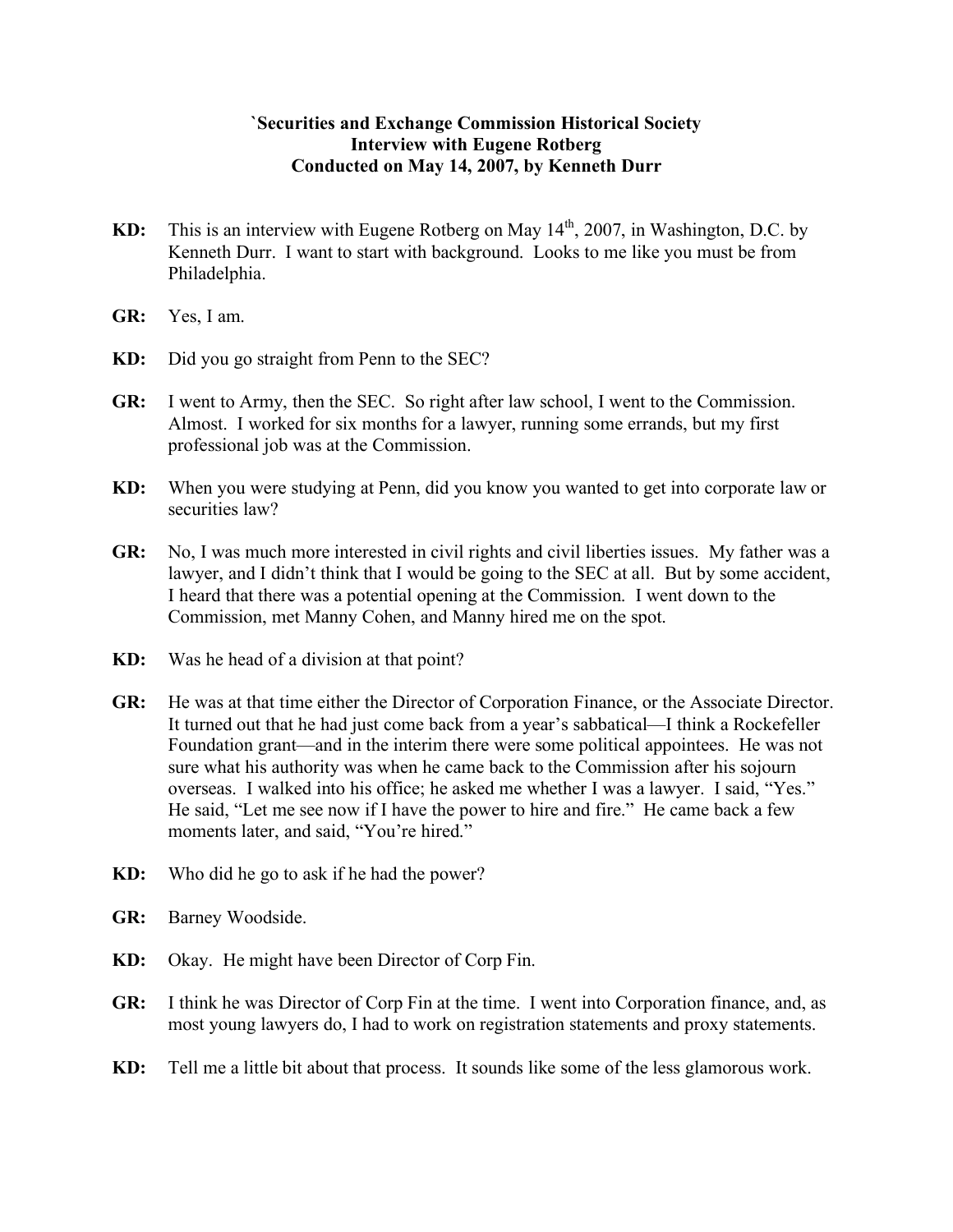- **GR:** It was the training ground to examine registration statements and proxy statements and accounting statements. And the job of the lawyer, as well as the accountants there, was to examine the documentation and to see that there was full and complete disclosure. It was routine; it was, on the other hand, quite thorough, and it gave most of the lawyers a great deal of background in corporate finance and disclosure. At a certain point, of course, when the disclosure was deemed to be not only inadequate but deliberately false and misleading, that then shifted the matter into an investigatory stage, whether there was either a civil or criminal potential activity. And indeed, that is what happened in several cases that I had.
- **KD:** How can you tell whether you've got full or complete disclosure? On the face of it, you'd think that these registration statements would be geared towards slipping through the eyes of the unsuspecting.
- **GR:** What happens is that you see a disclosure which—or you hear from the street, or you read about an event that has occurred which is not consistent with what the formal disclosure is. For example, I remember reviewing the Chrysler proxy statement. And it came to our attention—and I do not remember the source—that the son of the then president of Chrysler was providing, on a sole source contract, some material to Chrysler, which would have been a material event. That then led to an inquiry, an investigation, on the grounds that the proxy statement did not disclose that potential conflict of interest. We even had occasion to subpoena Juan Trippe and many of the other directors—
- **KD:** Was that Juan Trippe of Pan Am?
- **GR:** Who was then at Pan Am, concerning what he knew and what they knew about the secret holding of the son of the president of Chrysler in a company that had a sole source contract to provide a major portion of the Chrysler car—which was not disclosed in the proxy statement. That was rather typical. Or in another case—and this is more relevant to, I think, the subject you're interested in—I was assigned to what they then called Regulation A - the registration statements for very small issues. These were companies which were raising as little as three hundred thousand dollars for the first time they were going public. The disclosures were rather straightforward, but what I noticed—and indeed, my colleague and I noticed—is that for scores of those companies, the stock would be, say, registered to come out at eight dollars a share. The first day of trading it would be sixteen dollars a share. Or the stock was registered to come out at ten, the first day of trading it traded at twenty. And that opened up our interest in determining, first: why that would happen; and how it would happen; and the circumstances under which a company would so apparently under-price their issues. That opened up for myself and a colleague, Fred Moss, the whole question of what was entitled 'hot issues.'
- **KD:** Now, were you still in your entry job at that point?
- **GR:** I would say it was in the first two or three years of the Commission.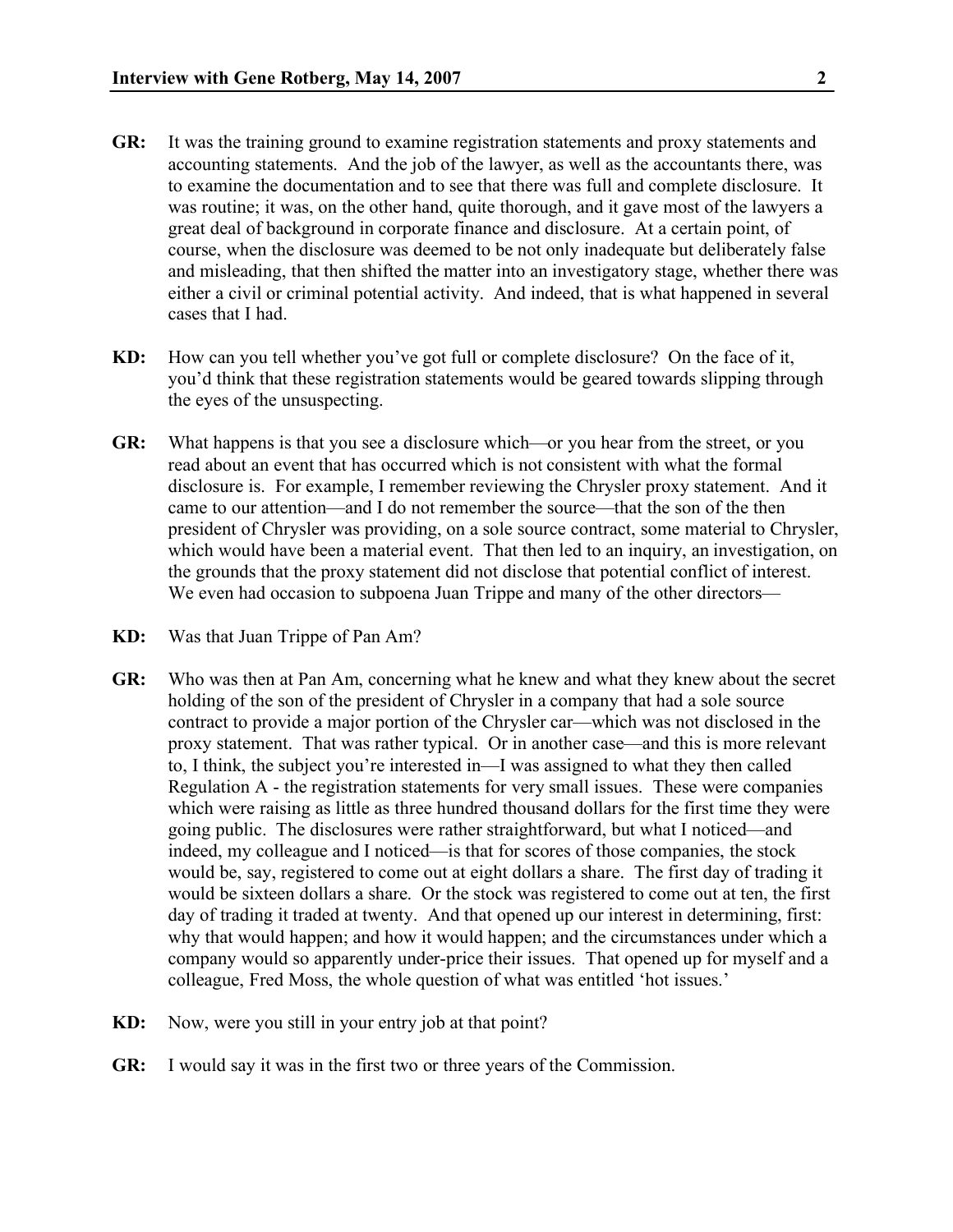- **KD:** How did you get from the position where, essentially, you're sitting at a desk churning paper, to the point at which you're able to take something like this and really study it, and devote your time to it?
- **GR:** I think what begins to happen is that as you become more proficient in doing the routine matters, you bring to your superior—in my case it was Manny Cohen or Barney Woodside—strange phenomena that you see occurring rather frequently, which raises policy questions—the 'hot issues' being a typical one. And they then ask the Commission for the authority to do simply a private inquiry or investigation. Or they may assign you a research project to do an analysis of what happened; or what happens, for example, in the 'hot issues,' see whether it only occurs very rarely or whether it is widespread. And of course, if the matter is widespread, then it may be raised to either injunctive relief, criminal relief, or simply fact-finding. The hot issues became—and I think you may have seen a memorandum that I wrote, asking for permission to look at perhaps thirty or forty companies whose prices went up between fifty percent and a hundred and fifty percent within a millisecond after it went public, and to see whether or not there were any violations of the Securities Acts. In another area we might receive documents which involved a public figure. For example, the Commission had a registration statement for a company called Canadian Javelin that I was working on. And it was fraught with disclosure problems concerning the rights to various minerals in Newfoundland, which were given to this company. We made some inquiries as to why the principals of the company got these rights. The matter became quite controversial; an investigation was opened up. And it turned out that the Premier of Newfoundland, Joey Smallwood, had granted these rights and had—according to our analysis—apparently received some private payments for granting these rights, which were run through some Swiss banks. That then opened up a major investigation; and the matter was, at one point, referred to the Canadian Royal Mounted Police for fraud investigation of the Premier. So the staff would follow up leads; and sometimes it was narrow, like the one I've just described; sometimes it related to the market, like the hot issues matter. And all this occurred in the first, I would say, three years of my staying at the Commission. By the early 1960s I was no longer doing the registration statement and review; but I was involved in matters dealing with investigatory matters, adversarial matters; matters dealing with fraud or manipulation of the market; or in the case of hot issues, the structure of how the market worked. And that, in turn, permitted me, and one or two other colleagues, to evaluate—not necessarily for purposes of injunction or criminal relief—how markets functioned; in this case, the over-the-counter market.
- **KD:** Did your hot issues experience lead to an over-the-counter market study.
- **GR:** Yes, that's precisely how it led to it. We got subpoena power from the Commission to talk to the market makers. What do you do? How do you function? Why are these prices doubling? What are the deals that are being made with the company, or amongst the underwriters? What's the relationship between the managing underwriter and the after market people? What's the relationship between the underwriters and their client and their customers as to whether they're allowed to sell immediately? Who gets these so-called hot issues initially?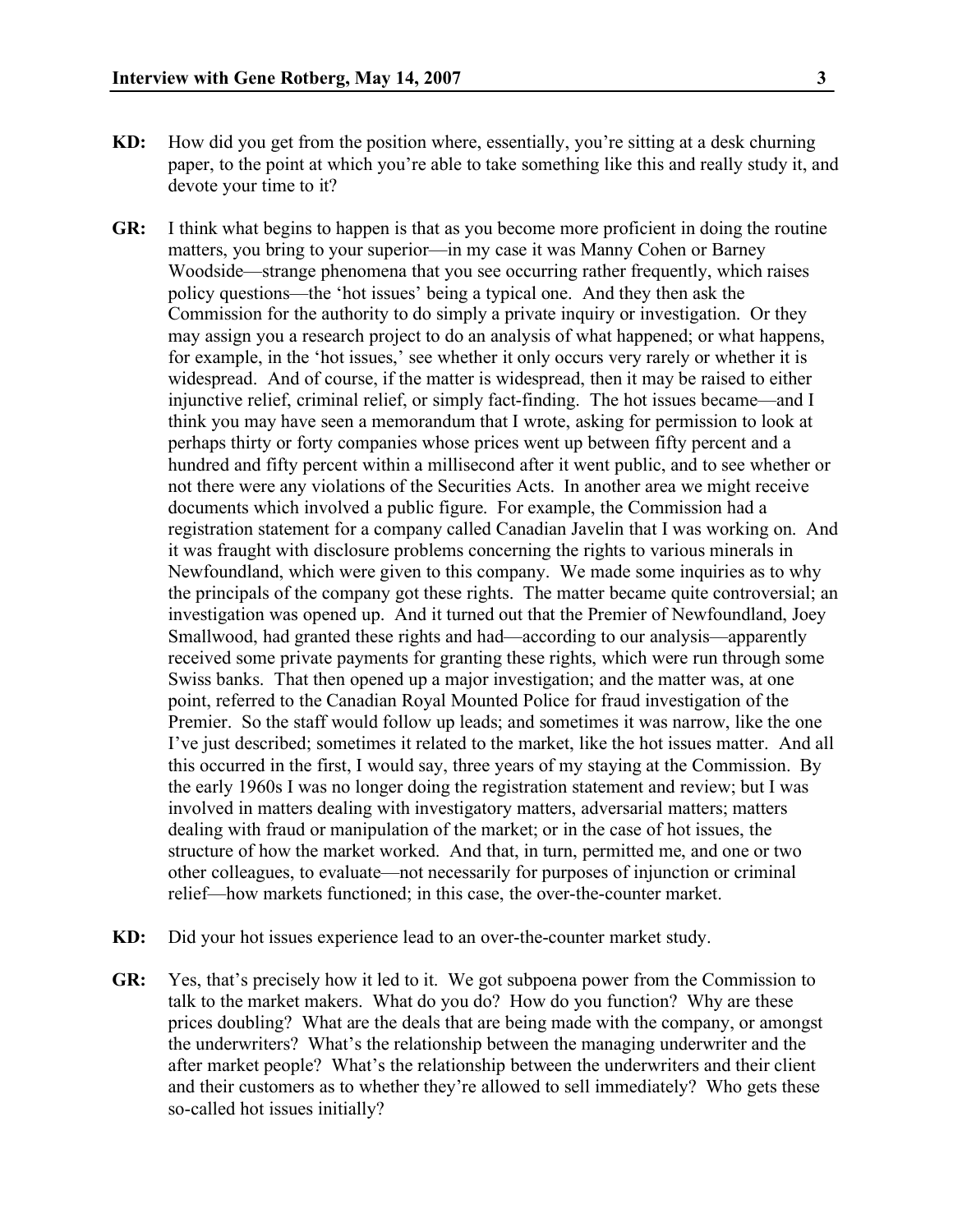- **KD:** Were you talking to the brokers and market makers and underwriters?
- **GR:** Yes.
- **KD:** What did they think of you coming in and grilling them like that?
- **GR:** Well, that's interesting. Frankly, up to that point, the Commission had had very little personal contact with the Street—this is, keep in mind, the late 1950s, early 1960s—and little knowledge of how the street worked. And we assured them—which was the fact that in the case of, for example, the hot issues, we were not interested in some kind of punishment or injunctive or criminal relief; we simply wanted to know how the market worked. For the most part, these discussions occurred not under oath, but just going up to New York and having meetings with them. You may have read on a number of occasions, the meeting of Fred Moss and me, first with Morgan Stanley, when we went up and talked to them about hot issues.
- **KD:** I've heard about that peripherally. Tell me about that.
- **GR:** Well, it's a story that's told, and it's been exaggerated somewhat.
- **KD:** Well you can give me the real story then.
- **GR:** The real story was that no one, as far as we knew, had been to Morgan Stanley for decades. In fact, the contact was very minimal, the last contact being when J.P. Morgan testified at the Pecora hearings in the early 1930s. And a meeting was set up with my colleague, Fred Moss, and I to go to Morgan Stanley; frankly, because they were not involved in these hot issues. They were a very elite investment banking/brokerage firm and they would never bring these small issues to market. They would never be the managing underwriter. So we thought we would interview them and talk to them about this phenomenon, which was getting a great deal of publicity, to see if they could give us some insights and whether they thought it was good practice or wise practice.

So Fred and I went up to New York; and it was quite a meeting. We were ushered by men who were dressed in livery—red coats and white stripes—to their offices, and the doors opened to an extremely large room. And in one far corner of the room was sitting someone underneath a huge portrait of J.P. Morgan. And then there was someone directly in front of us, someone to the far left, someone immediately on each of the four corners. The doors opened, and no one said anything. And this voice came from beyond—from the desk, and said, "Who are you?" And I said, "My name is Gene Rotberg. As you know, a meeting has been set up. I'm from the SEC. This is my colleague Fred Moss." And there was a pause. And he asked again, *"Who* are you?" And I think I repeated it, and they asked a third time. And finally, the man behind the desk said, "Let me tell you what I mean. My name is Perry Hall, managing partner at Morgan Stanley; Princeton." And then he pointed to someone else and said, "Hudson Lemkau; partner, Morgan Stanley; underwriting." Then he pointed to another far corner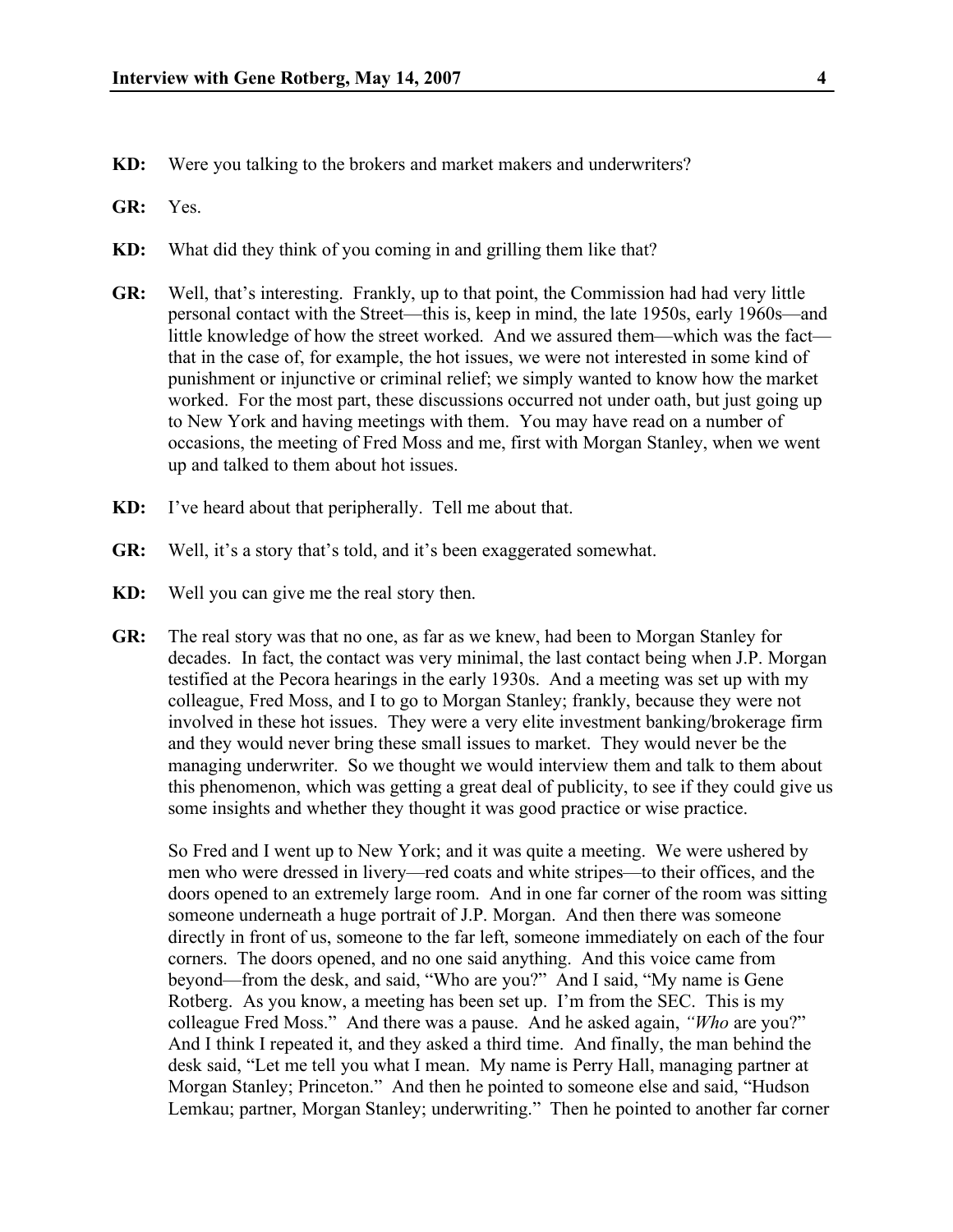and he said, "His name—Frank Petito; partner, Morgan Stanley; research; Princeton." And he pointed to someone else, a somewhat elderly gentleman—and I think it was John Young. He said, "Partner, Morgan Stanley; Williams." And he was captain of the football team. Well you can imagine how terrified we both were. We had never been to Morgan Stanley, no one from the Commission had been there; we were simply overwhelmed. And the story goes that Fred Moss said, "The name is Moss, M-O-S-S. And before that it was Moskowitz. Brooklyn College; Law School."

Now what I have added as a twist—that he also then went on to say, "And before it was Moskowitz, it was Morgan. And in 1933 we changed it from Morgan to Moskowitz." That last part never happened, of course; but he did say that before that it was Moskowitz, and Brooklyn College Law School. I then said, "We came here because of potential fraud in the securities markets, and we thought that this was the best place to start." That sort of broke the ice. And later, in the meeting, Perry Hall told us his experience with hot issues—that his housekeeper went to him one day and said, "I'm making a fortune in the stock market." And he said, "How is that?" And she says, "I buy these stocks at eight dollars, and they go to fifteen the next day." He said, "Well how do you get the stocks?" And she says, "Well I would just call them on the phone, and say to them, 'I see this security is coming out; this is Ms. So-and-so from Perry Hall's residence, of Morgan Stanley.' And they sold me the stock." [Laughter] Well, we discussed the matters with them and they were very, very helpful. And later, of course, I had many relationships with the firm because of my later activities as the Vice President and Treasurer of the World Bank. So we looked back upon those early years with a great deal of humor and pleasure. But that was the typical interview. And they were helpful. And then we went to firms – market makers, integrated firms – who actually were doing transactions. But that led, for me anyway, to an interest in how markets worked, so that we began to look extensively at the operations of the over-the-counter market. We did receive from the Commission the right to conduct the studies; and we were well on our way to examining the way the over-the-counter market functioned—not only right after new issues came to market but how the over-the-counter market functioned in general. At about the same time that that was going on, Dave Silver was working on Jerry Re and the activities on the American Stock Exchange—how the stock exchanges were working. So those two threads were becoming very visible, not just in the street, but within the Commission itself. And for the first time, the Commission began to focus not so much on corporate disclosure but on the way markets worked. The information that began to be developed by the staff—which was, of course, being brought to the Commission began to become publicized. And of course, very shortly thereafter, the Special Study was formed to formalize these private inquiries, which had been ongoing—I was assigned the over-the-counter market, and Dave, the American Stock Exchange.

- **KD:** Can we back up just a little bit? These studies that you're doing—your initial over-thecounter study, Silver's study at AMEX. AMEX hit the front pages, and there was a lot of reason for a study. Was Gadsby still chairman at this time?
- **GR:** I think so.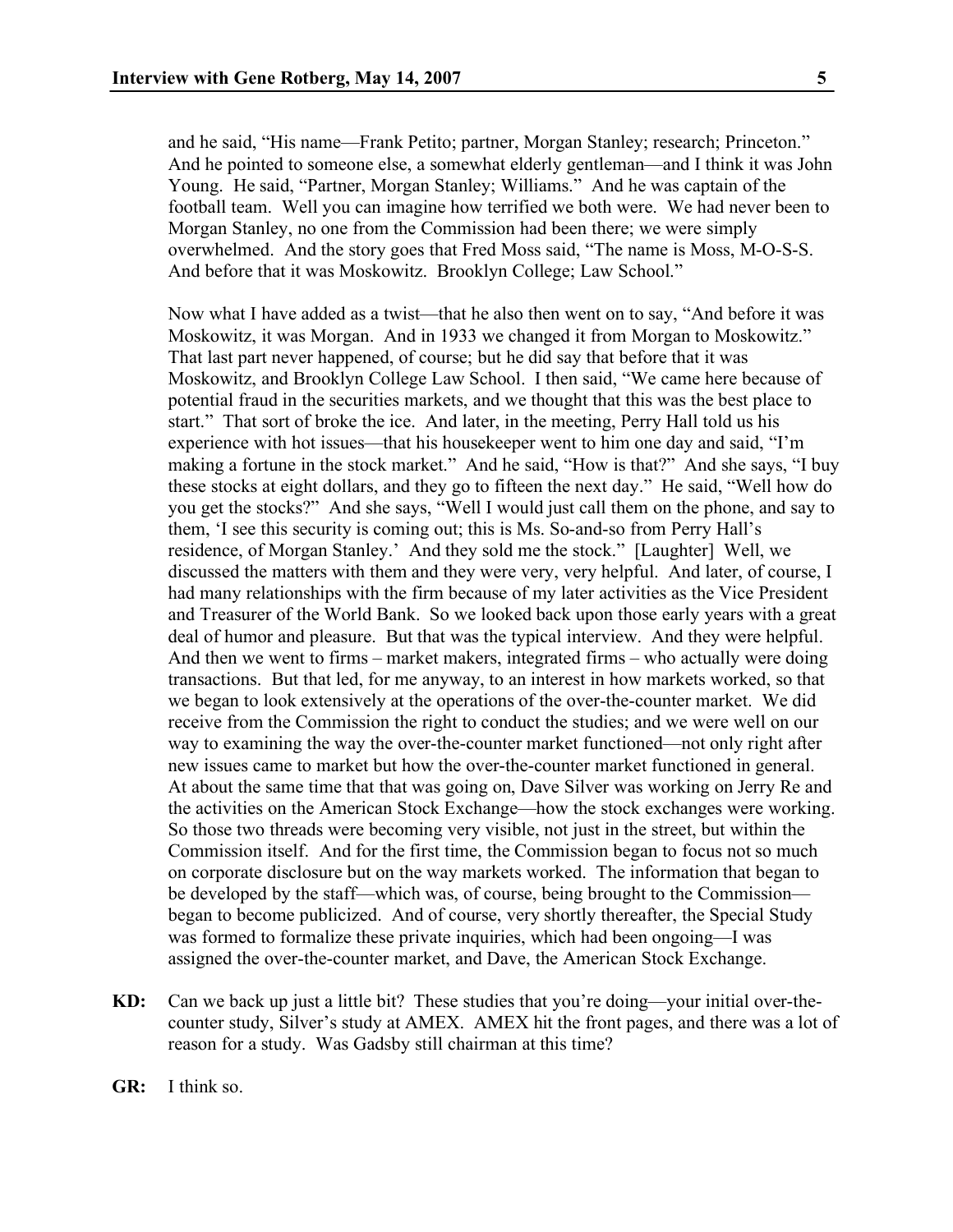- **KD:** Because I understand that the Special Study was really ginned up by Cary coming in, and everything being new, a new energy to the Commission.
- **GR:** I think that's right.
- **KD:** But it sounds like there was some energy—
- **GR:** Oh, there was energy before. And it was basically being driven not just by the Commission but the directors of the divisions, because the staff was very strong. And there was no political agenda at all involved in any of this. This was a Congressionallymandated Special Study. That was extremely important, as it later turned out; because the subpoena power came therefore from Congress to the Special Study, not from the five politically appointed commissioners. It also meant that the study, as it turned out, would be sent to Congress by the Special Study. And although the Commission would get it first, and they could make comments—it could agree to this recommendation; disagree with this recommendation; or we're neutral—they did indeed make written comments to the study, to Congress. But they did not at any time have control over what the study said. That was Milt Cohen and his staff. When Milt came in, he saw these two major things going on with Dave and myself; and then he wisely did two different things. He added to it matters dealing with the investment companies, matters dealing with automation, matters dealing with marketing, sales practices—the whole panoply, not just the over-the-counter market and the operation of the stock exchange. The second thing that he did is—we were rather young lawyers—Milt, at the time, was a very sophisticated partner in a law firm; and he wisely brought in two or three senior people, who would supervise the SEC lawyers. He also brought in a number of other lawyers. I would say though there were probably a half a dozen of us—maybe four or five from the Commission, and then others from outside.
- **KD:** Who were some of those senior people that he brought in?
- **GR:** Ralph Saul. Now I'm just trying to think—yes, I think Ralph Saul was not then at the Commission. Dick Paul was number two. He brought in, I think, Bob Mundheim. He brought in a very, very bright young lawyer, Roy Schotland, who did much of the rewriting; now teaches at Georgetown Law School, I think.
- **KD:** Had you gotten anywhere with your over-the-counter study before the Special Study kicked in? Had there been any results?
- **GR:** Yes, we knew what the issues were. But again, it was focused on hot issues. We had established relationships with perhaps a dozen firms, where they trusted us and we trusted them. And we were focusing mostly on issues dealing with selective use of potential manipulation by blocking all sales of the first several weeks; and therefore, if there were only two or three buyers, the stock would double on virtually no volume. In other words, it was control over future sales by saying to customers, 'You're not allowed to sell.'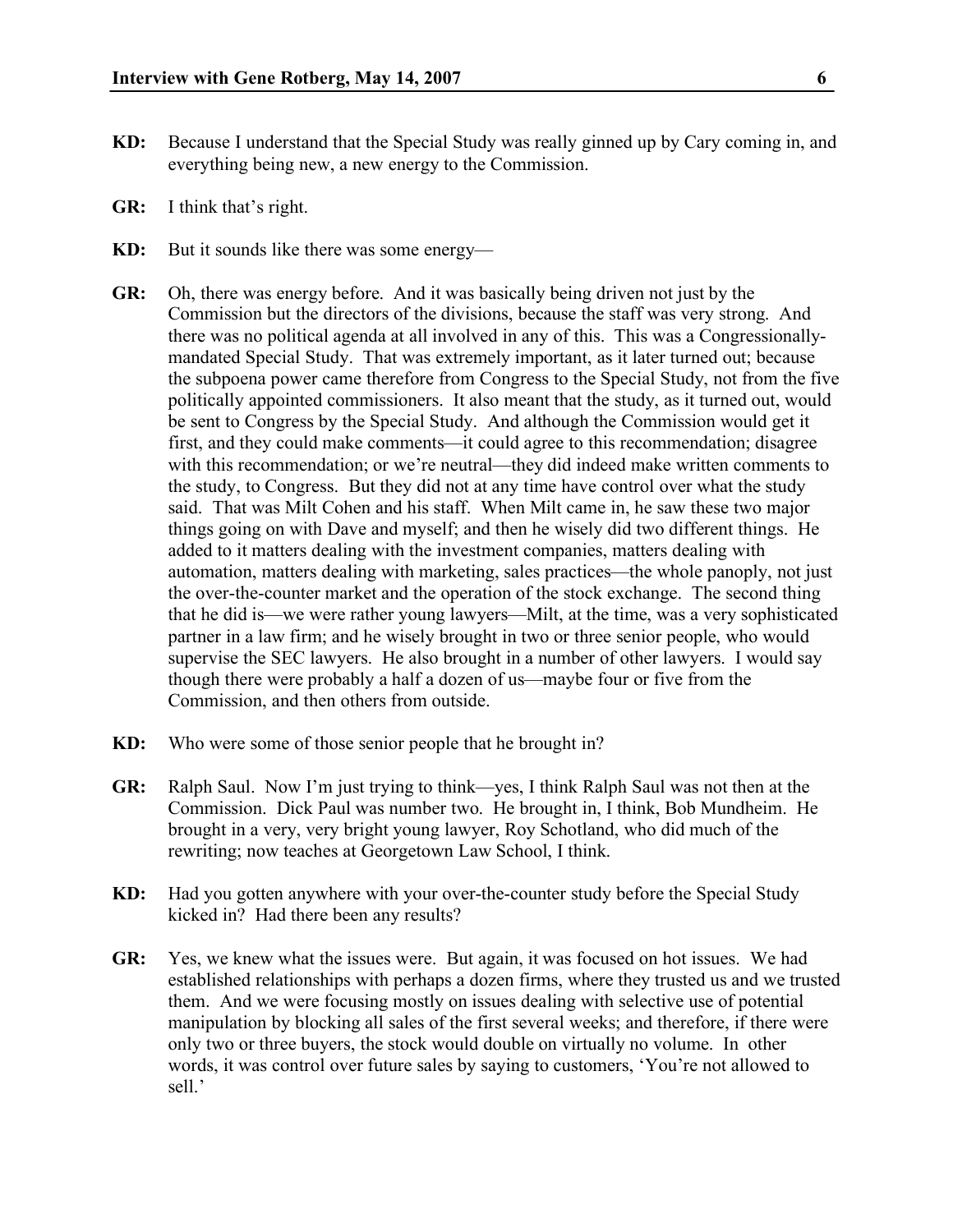- **KD:** You create a shortage.
- **GR:** Yes. And they created, therefore, a shortage, so virtually no buying would double the price. The second thing that happened is the people who got the stock were friends and had very close ties with the major underwriter. There was also some evidence that these people who got the stock gave kickbacks to their underwriter; and in other cases, either the firms that were members of the syndicate had special deals with the managing underwriter: 'We'll do this for you if you give us the stock.' There was also evidence that the stock was not even sold to the public; it was just kept by, in some cases, the manager. All of which raised issues. But the important part is we learned how the overthe-counter market worked and we began to see how that functioned. We also had issues dealing with markups; that is, since the after market trades were principal trades in the over-the-counter market, there was often non-disclosed compensation. In other words, the bid and ask might be fifteen bid, sixteen ask; and the firm would charge eighteen. And so you're getting it at eighteen, there's no commission. Well, in fact, there's a huge compensation through the markup. And it was that kind of rather routine issues that came up. It was not until we had the mandate to do the chapters in the study on the overthe-counter market that we began to look at normal after market or secondary market trading, just as my other colleagues were working on the trading on the stock exchanges. And then, of course, what happened is we began to become aware of the existence of something called the third market; which was functioning in the over-the-counter market, for listed stocks, which we also began to examine during the Special Study. And this is the early 1960s.
- **KD:** Was Weeden in there?
- **GR:** Yes, Weeden was key, as was M. A. Schapiro in bank stocks in the OTC market.
- **KD:** Ah yes, Schapiro.
- **GR:** I don't know if you know, that M.A. Schapiro—Morris Schapiro, a delightful person has great fame in Wall Street to this day; but his brother has even greater fame. His brother is the famous art historian at Columbia, Meyer Schapiro – I think – who is, you know, world-known as an art historian/art critic. He died a few years ago.
- **KD:** Well we'll get to Schapiro. I want to talk about the Special Study, though. Sounds to me like it was probably assumed that you were going to have a part in this study.
- **GR:** Yes, I was assigned the over-the-counter market piece. And I had three or four lawyers working with me, and two or three financial analyst types.
- **KD:** How did you structure your part of the shop?
- **GR:** Well, I never paid very much attention to organization or management. What I did is: Dick Meyer and I—who was my closest colleague—said, "We've got to find out how this market works." And we simply scheduled private interviews. We would go up to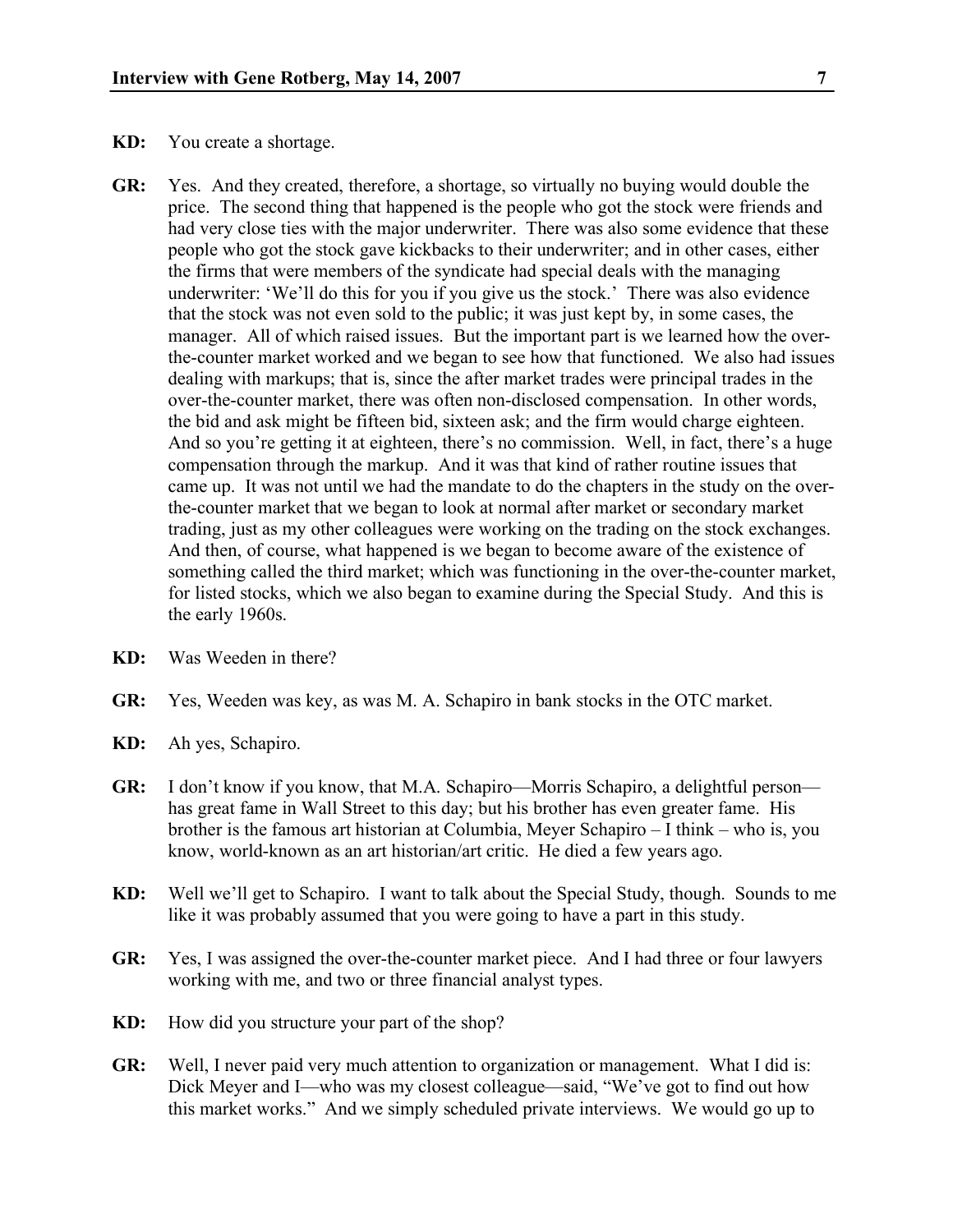New York and we would see perhaps two firms a day—sometimes under oath, sometimes not under oath. "Tell me what you do for a living? You get up in the morning and you go to your desk. Tell me about that desk. What's on the desk? Who do you have lines to? Who do you deal with? Who do you clear with? How do you finance yourself?" And we would talk to them for hours upon hours upon hours. And the first questions we would ask, of the first interviewee, would be very naïve. By the second or third interview, we would know a great deal. By the fourth and fifth interview, we didn't know as much as the firm we were talking to, but we knew how another firm did it; and therefore, we knew almost as much about how the street functioned than any one firm did. And then we asked to watch the traders on the telephone. We asked to look at who they had lines to; who paid for the lines; how they decided to record their transactions; who recorded the transactions; why and when they changed their bid and ask; how they knew who to trust; how fast did they communicate, if at all, with their competitors as to an overhanging block that was being sold in the market. We may have interviewed as many as ten or fifteen pure over-the-counter market makers who had no institutional or retail sales force, but were purely market makers. What became obvious to us was that that was just a piece of it. There was then the integrated firm, like the Merrill Lynch, or Bache, which also traded in the over-the-counter market for over-the-counter market stocks. That was a wholly different kind of situation because they were not only making a market in the company—in a given company for institutional investors, or for other market makers sometimes—but also to service their own retail force and their own institutional sales. For example, a specialist doesn't have a retail client base. A pure market maker like Troster Singer did not have a client base, but Merrill Lynch did. Well, what did they do? Were they operating in any different way? How did they finance themselves? How much capital did they need? We would do this not just day after day, week after week, month after month; we would have perhaps as many as a hundred ended up with perhaps as many as a hundred highly-intensive interviews. We would then write them up, not just the interview, but we would try to focus on what we saw as the strategic issues which were raised. And we would tell the firm, "Look, just tell us what you do. We're not looking for fraud." And in fact, as far as I knew, nobody ever was enjoined, or there was never any criminal activity; we were just trying to increase our base of knowledge.

- **KD:** You did have to use a subpoena every now and then.
- **GR:** Yes. And often to get records, because some of the records were confidential; we were asking the firm for the names of their clients, their customers, and who they were dealing with. We even, on occasion, went to banks. "Well, how do you finance these firms? And why do you finance them? With what collateral?" So we got to understand how the securities market functioned. And while that was going on, my colleagues were doing the same thing on the Exchanges: "What does an odd lot dealer do on the stock exchange? What does a floor trader do? What does a retail firm do? What does a specialist do?" So you can imagine tens and tens of thousands of pages of information that was being synthesized.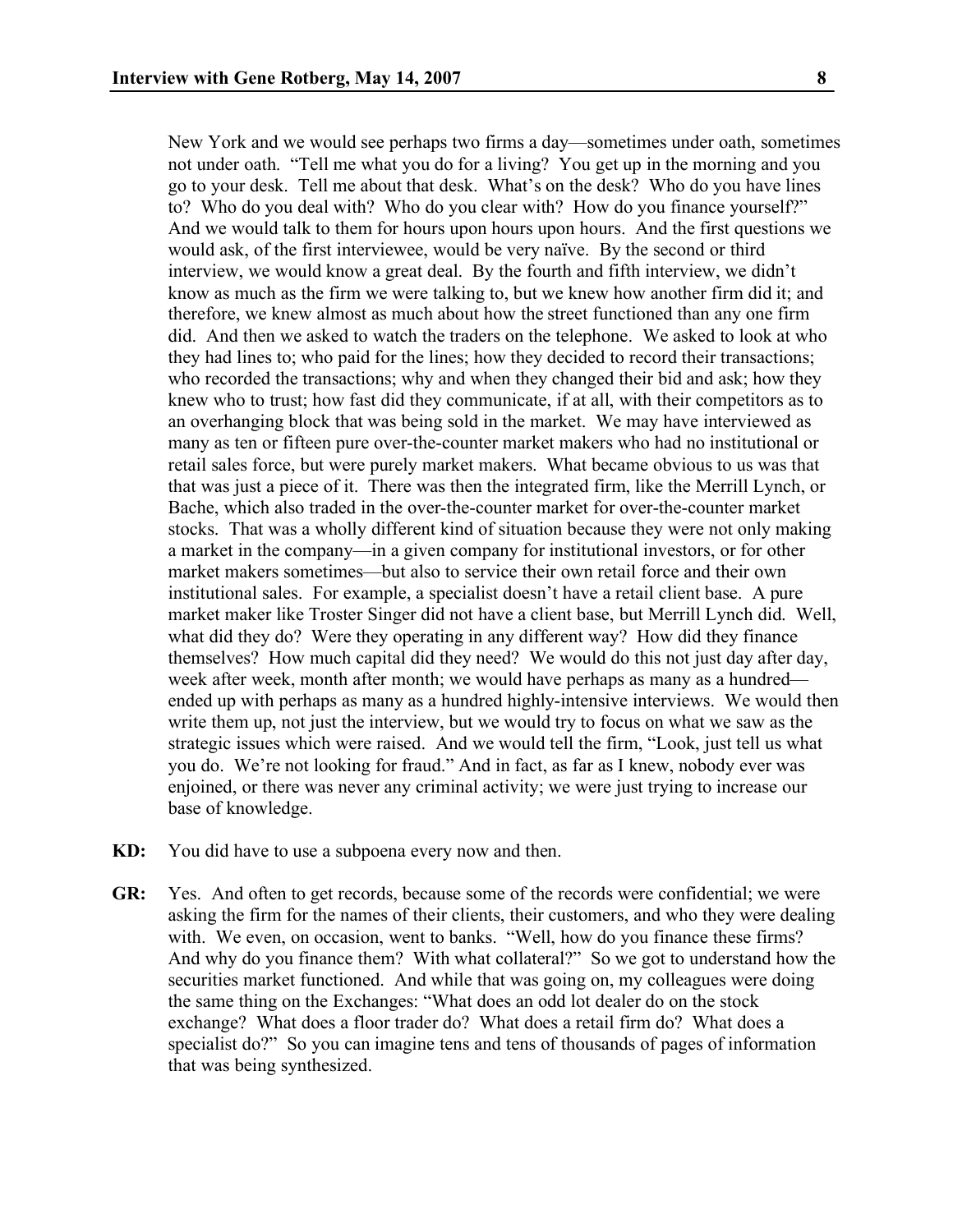- **KD:** Did you ever get together, say, with David Silver, who was looking at the New York Stock Exchange, and compare notes?
- **GR:** Yes, we were constantly talking to each other, because the Special Study was a very tight group. We were mostly young lawyers and we were doing all this work. We did not have an *a priori* view, 'Ah, this is where we're going to come out.' What we wanted to do was just get the information. Then we began to develop what the public policy issues were. And jumping way ahead: the knowledge base was so substantial, that is the reason why you see so many of the Special Study people then become partners of law firms, heads of stock exchanges, heads of the New York Stock Exchange. Fred Moss became the president of Boston, I think, and Philadelphia. Ralph Saul became the head of the American Stock Exchange, Bob Birnbaum became the head of the New York Stock Exchange, Dave Silver became the head of the Investment Company Institute. Others became senior partners in major law firms. I stayed on. I did not leave right after the Special Study. Then we focused on the policy issues.
- **KD:** As part of the Special Study?
- **GR:** As part of the Special Study.
- **KD:** It was the analysis?
- **GR:** What, if any, were troublesome, almost fraudulent, activities; what were not fraudulent, but raised questions of public policy; what were issues of fairness; what were issues of structure. And recommendations were made as to whether regulation or legislation might be needed. Those, of course, after the Study was concluded, went up to the Commission; they agreed or disagreed; and then went over to Congress.
- **KD:** And when you're writing this: the ultimate consumer is Congress. They've asked for the study.
- **GR:** Right.
- **KD:** So was there some sense that, we want to be aware of what some of the legislative fixes might be? I mean was there the idea that you're writing it for that audience?
- **GR:** I don't think so. Oh, we knew legislation would be needed, but there was no politics, in the sense: 'Well, what will a Republican or Democrat say about this?' It was simply: 'This can be done by regulation by the Commission's existing power or this might need legislation.' Keep in mind, this is before automation. There are major sections on automation which began to creep into the Special Study. When we realized that a lot of this could be automated—and there were major recommendations on automation—
- **KD:** The '62 market break came right—
- **GR:** Right in the middle.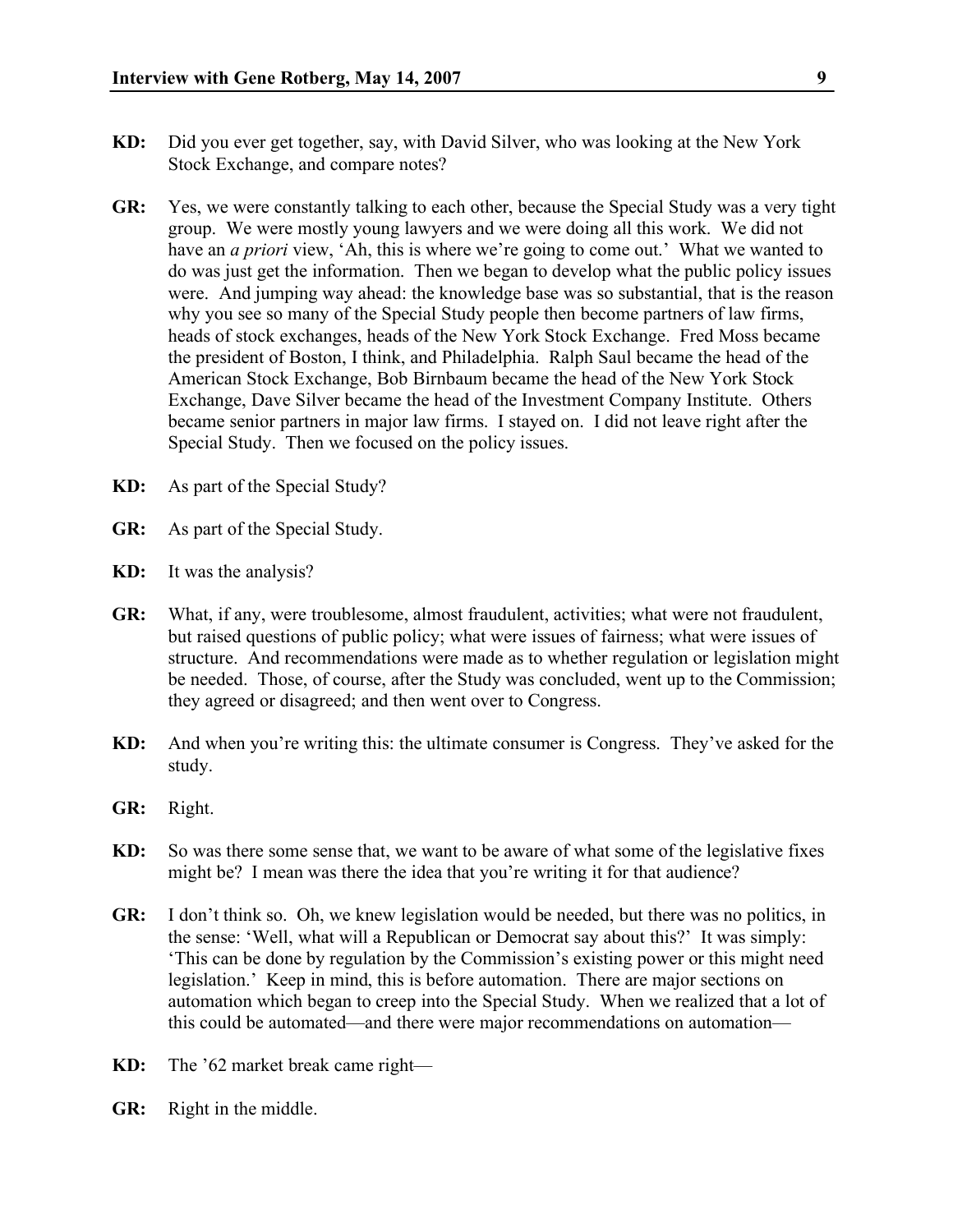- **KD:** Yes. What was the effect?
- **GR:** There was a special part of the study, which did a case study of the market break. And again, keep in mind that there were at least a half a dozen of us who had established very good, very deep, ties with the Street. And we immediately went to them and said, "What's going on? What's happened? What do you think?" And because we had a substantial background, the language got short-cutted, in the sense that, 'Well this-andthis happened, and so-and-so went short, and this caused the banks to pull their lines of credit; and we had to draw down margin here.' It wasn't as if we had to start de novo: 'What is this thing called the market?' We were deeply into it.
- **KD:** It must have been an interesting experience for you to develop these relationships with people on the Street, and vice versa.
- **GR:** Yes, I think it was interesting. We did develop close relationships, and in fact, I think there was a mutual trust. If you talked to people on the Street at that time, we gave them our word that we were trying to find out what the facts were; but they knew that we were representing the public interest, that we might recommend things which were highly adversarial to them. But we were not out to "get them." This was not a fraud investigation such as you will see on insider trading. And, therefore, the relationships were very good. But they were respectful and distant. When you put someone under oath, there is an adversarial nature to it. And keep in mind that all of us were lawyers. So we tended to be somewhat adversarial to begin with, and we were from the SEC. So there was distance, in that sense.
- **KD:** What was the high point for you of that experience, of going through the Special Study?
- **GR:** Well the whole thing, for all of us, I think, was a high. Virtually every day we couldn't wait to get to work, because it would be at a new firm we were going to visit; and we were going to learn, not just for ourselves, but we're going to memorialize in a document the way the securities market worked. And the Commission, if you think about it, never had done that before. The Commission had focused on accounting rules, disclosure, inside information, immediate dissemination of information. It looked, therefore, at corporate governance; it looked at events or conditions which would enable the public to feel comfortable that the corporation was disclosing to the consumer all relevant information in a timely basis, and that good corporate governance would not facilitate insider trading. Nothing about how the markets worked. They'd never looked at that. The Commission never looked at how markets worked. And that's the reason for the study. And it became clear to us that that was a big omission. How markets work, actually work—to this day, the general public doesn't know how markets work.
- **KD:** And the market likes it that way, I would think.
- **GR:** The Commission today knows how cash markets work, because of the Special Study. But they do not know how the derivatives markets work, because they have never had a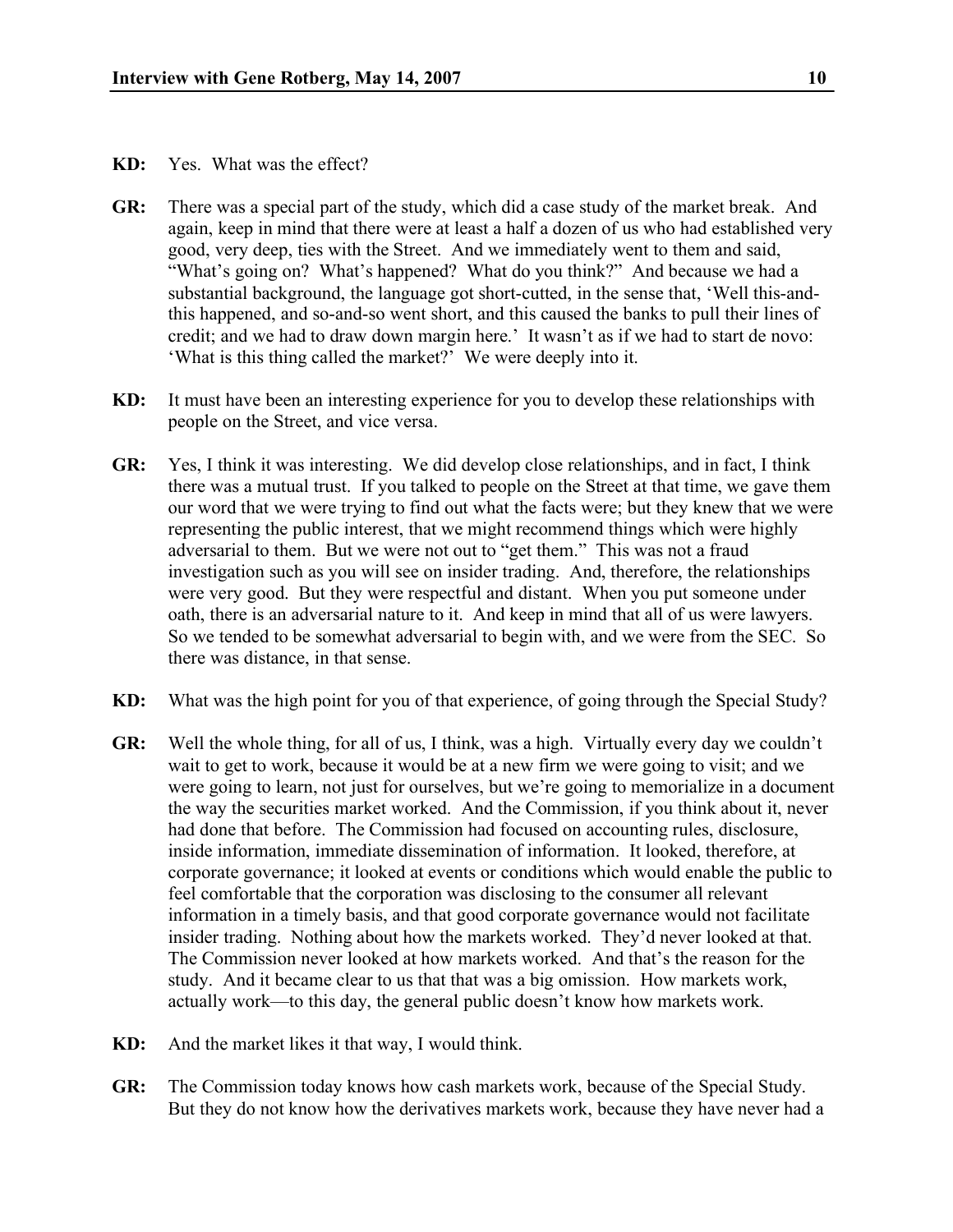special study on that huge complex area. And that is to their enormous disadvantage. Nor does the Fed know. And the only way to find it out—well I'm getting too far advanced—is to have dedicated, reasonably intelligent people sit down and methodically, month and month, say, 'Tell me why you do this, and what you're doing, and how you make a living, and how much it costs, and who developed that technique, how is it financed, with what collateral, what are the accounting conventions?'

- **KD:** But there probably was a political window that made this possible; that allowed Congress to say, 'SEC, we want you to choose a group of people and just let them do this.'
- **GR:** Probably. Could it happen at any other time? Possibly. But there was, in fact, a window. Also, between Manny Cohen, Bill Cary, and Irv Pollack you had three very strong public policy oriented leaders. In addition, it was "fortuitous" that Dave Silver found not just policy issues but fraud on the stock exchange. That, of course, was an incendiary matter. My area, the hot issues, had nothing to do with fraud; it had to do with greed. That also made it somewhat incendiary, when people doubled their investments overnight. So the two combined opened up that political window. It also made it difficult for those who did not like the idea of a study to close the window.
- **KD:** Who were the people who didn't like the idea?
- **GR:** I'm making a theoretical statement. But you know, as the Special Study reached its conclusions, the Commission became much more involved, and much more nervous about what was being recommended. And there were political—not political in the sense of Republican, Democrat—but Wall Street was saying, 'They're going to recommend *what*?' And they would go to their buddies on the Commission. Keep in mind that the Freedom of Information Act didn't exist then. It also meant that the staff of the Special Study realized that. Milt Cohen, for the most part, ignored it. We were very fortunate that Cary had, as his executive assistant, Art Fleischer.
- **KD:** Why?
- **GR:** Art—who subsequently became managing partner of Fried Frank—was very intelligent, very ethical, very honest, and politically aware of what Cary could do with a split Commission. And there were sessions, I'm sure—I know—where Art would give his views on a particular recommendation, Milt would give his views, and we'd essentially follow what Milt said. This is not to say that Art was opposed to them, he just wanted the Commission—the staff—to realize that some of these things were not likely to be unanimously approved by the Commission. And indeed they weren't. And he would tell us where there were differences of opinion amongst the commissioners.
- **KD:** My understanding is that Congress didn't want the report from the staff. Congress wanted the report from the Commission. Is that right?
- **GR:** Well, they wanted it from the Commission, they wanted to have the Commission's views on it, but they did not want the Commission to have the power to change those views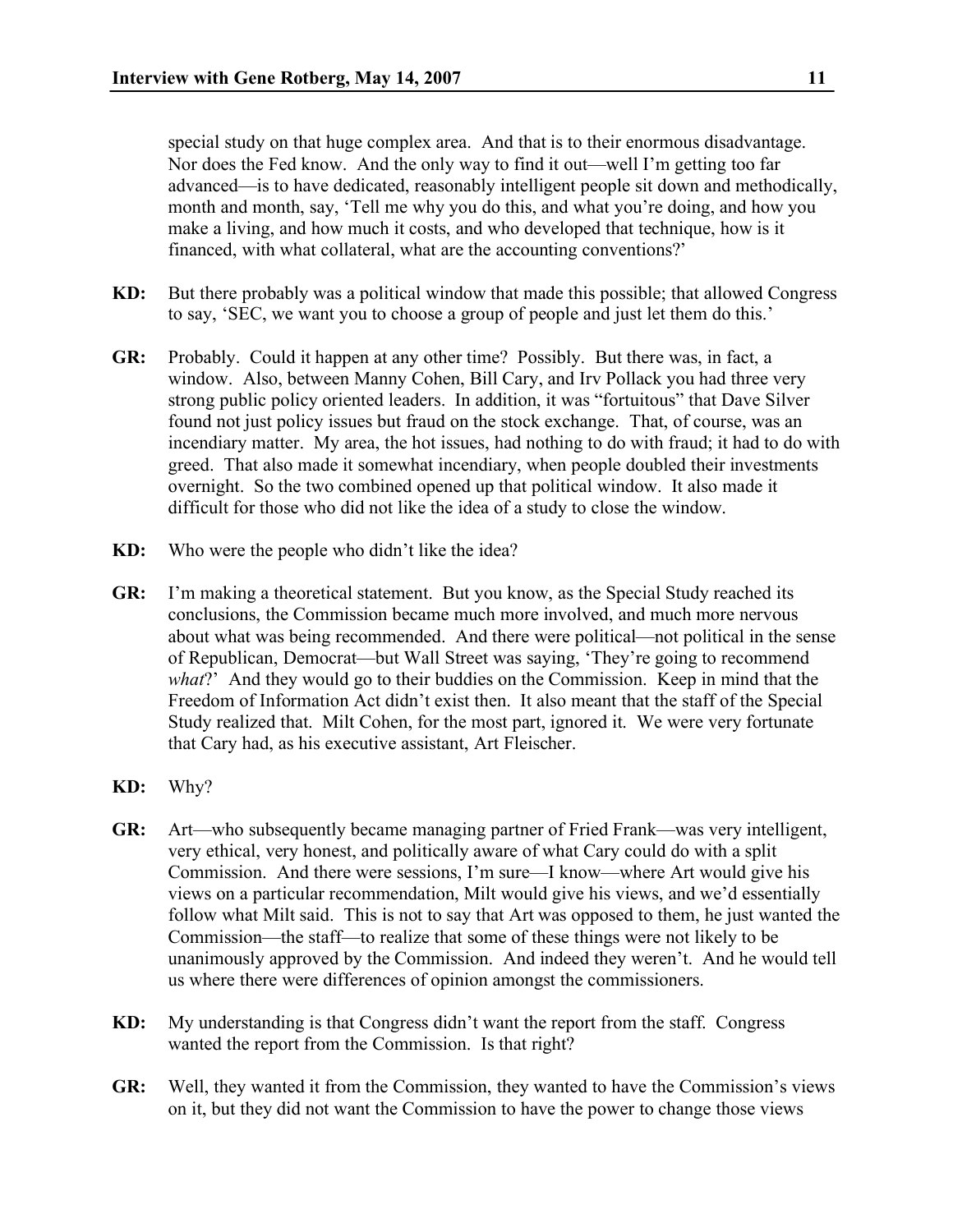before they (Congress) got it. And so that's what the compromise was. You got the Commission's views—which Congress is entitled to and what they wanted—on what this independent study recommended; but they could not change the recommendations of the Special Study. Nor did they. And that's to Milt Cohen's credit.

- **KD:** Yes, there wasn't any self-censorship, so to speak—of doing things because you know that this is what the Commission—
- **GR:** No, because the Commission was split on most of the issues. And the reason they were split was, in part, because these were very complicated policy issues, and reasonable people could differ. And did differ.
- **KD:** And one would wonder how much the commissioners actually knew about all this stuff.
- **GR:** They knew very little. And in a sense, the study was modest. It didn't say, 'You must do this.' But it was strong. It would lay out both sides of most arguments, also. You probably have the study. I have it somewhere over there, many volumes.
- **KD:** Yes, it's a big document. Well, moving on from that: you talked about how a lot of the people learned so much in this process, and then they took that knowledge and went somewhere else.
- **GR:** Right.
- **KD:** You went into something called the Office of Policy Research?
- **GR:** Right.
- **KD:** Was that office, itself, a product of the Special Study?
- **GR:** Yes.
- **KD:** Tell me about the idea.
- **GR:** Well the idea was: here is the study; it's done. And there are hundreds of recommendations. Well, which ones are you going to look at first? I became the Chief Counsel of the Office of Policy Research under Walter Werner, who was the director—a superb lawyer. People began to leave the Commission, leave the Special Study, and take jobs elsewhere. But I liked policy research, and I liked thinking about policy. And as a practical matter—although I had been offered a number of jobs in Wall Street—my wife and I were quite happy to live in Washington and I did not want to move to New York. I thought that there were a number of issues which should be looked into, focused on and resolved. And what else was I going to do at the Commission? I'm not going to go back to reading registration statements. And I wasn't all that interested in enforcement; although I did hire for the Special Study, Stan Sporkin. He subsequently, as you know, became the Director of Enforcement, and then became the General Counsel of the CIA.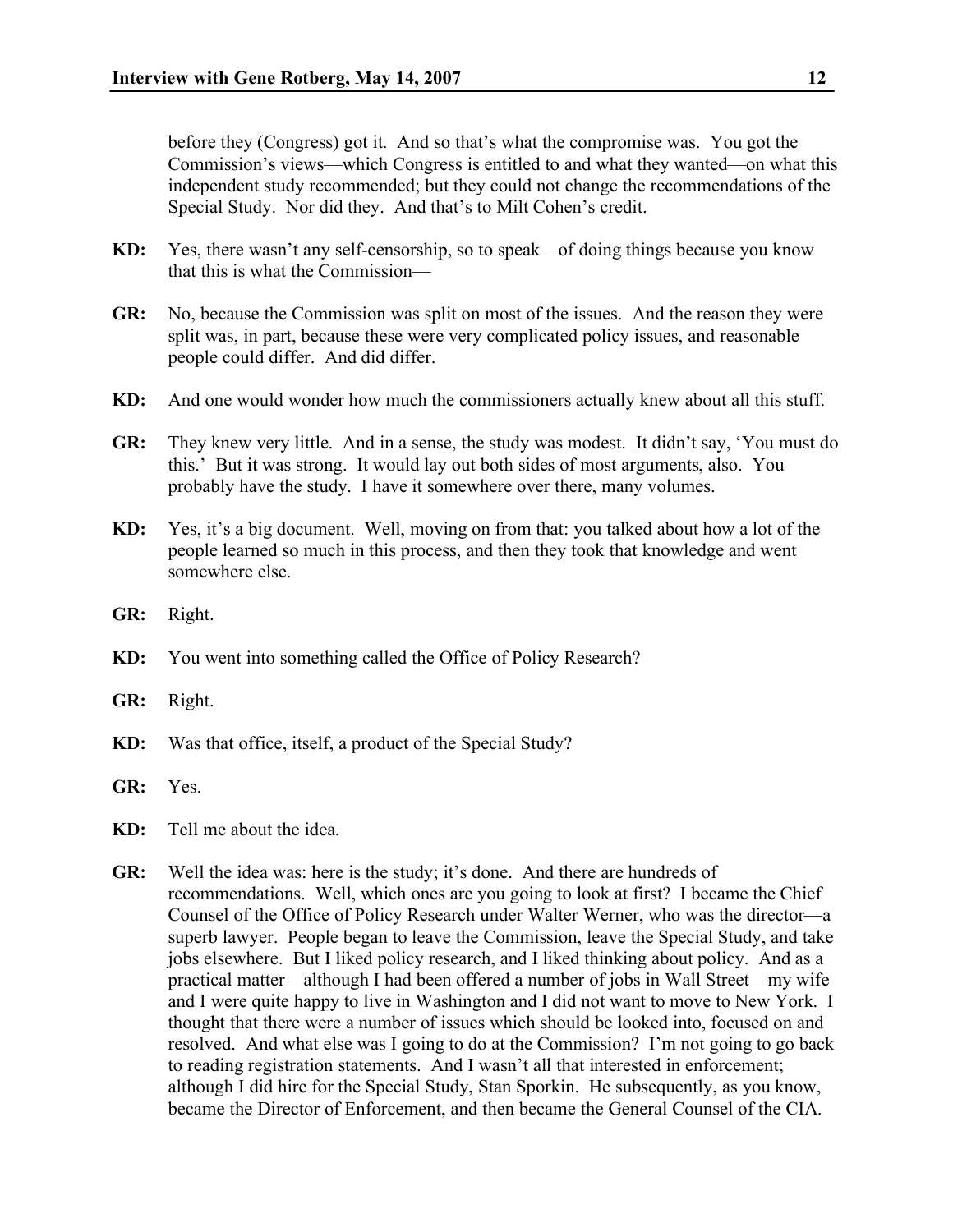And then, of course, he became a federal judge, and is still a close personal friend. I might mention that all of us who worked on the Special Study, almost without exception, see each other often, socially. We see each other now, a couple times a year at some event, or at some social gathering; and we are all very close. In any event, I decided to stay on. And Mike Eisenberg also stayed on for a while – concentrating on investment company matters. Well, they formed this Office of Policy Research, essentially to pick those things in the Special Study to implement.

- **KD:** So the Office of Policy Research was looking more to implement things than to continue doing research?
- **GR:** Yes. Except in one area; and it was the one area which linked the over-the-counter market and the New York Stock Exchange, and that was the third market, driven by Weeden & Company and M. A. Schapiro. In addition, the New York Stock Exchange was going through—I don't know if it's once every ten years, or how often it was raising its commission rates through its so-called I&E Reports. That's the Income and Expense Reports, which went to the Commission—which had never been looked at even on an informal basis.
- **KD:** These are the Exchange's income and expenses?
- **GR:** No, the member firms' income and expense reports, to justify the fixed commission; and that landed in the Office of Policy Research. And what became obvious is, one: no one had ever looked at this stuff before; and second: to the extent we began to look at it, it was clear that the Exchange, which forwarded these reports to us, was making the case that their profits were not excessive. And we were supposed to look at this massive amount of data to see whether their profits were excessive from the commission business; that is, whether the firms could not charge more than X, because to charge more than X to have yet a higher rate—would mean that their profits were excessive. And the Exchange said, 'Under the Exchange Act, you have to approve this; and that approval is your stamp of approval (and our anti-trust exemption).' Well it occurred to me that a.) For the first time we were really going to look at this stuff, rather than simply say, 'Okay,'—but that it was the maximum rate which we were evaluating—that is: you can't have more than this rate that you are proposing, otherwise it'll be excessive—not that this is the minimum rate that you should have in order to stay viable. Later, that became an extremely crucial legal issue, as I'll describe to you, because the New York Stock Exchange argued the Commission gave it a seal of approval; therefore, the Commission has approved our price fixing as a minimum, because they, as a government agency, have said we need that minimum amount to stay viable, and to maintain our regulatory posture. It was clear to me when I began to look at that data, that we were not asked that; that we were being asked to approve it as a maximum. It also became clear on looking at the data—which we already knew—that firms charged commissions which were fixed minimums, and then gave away huge amounts of their commissions. That, then, raised the question as to what, in fact, this commission really was.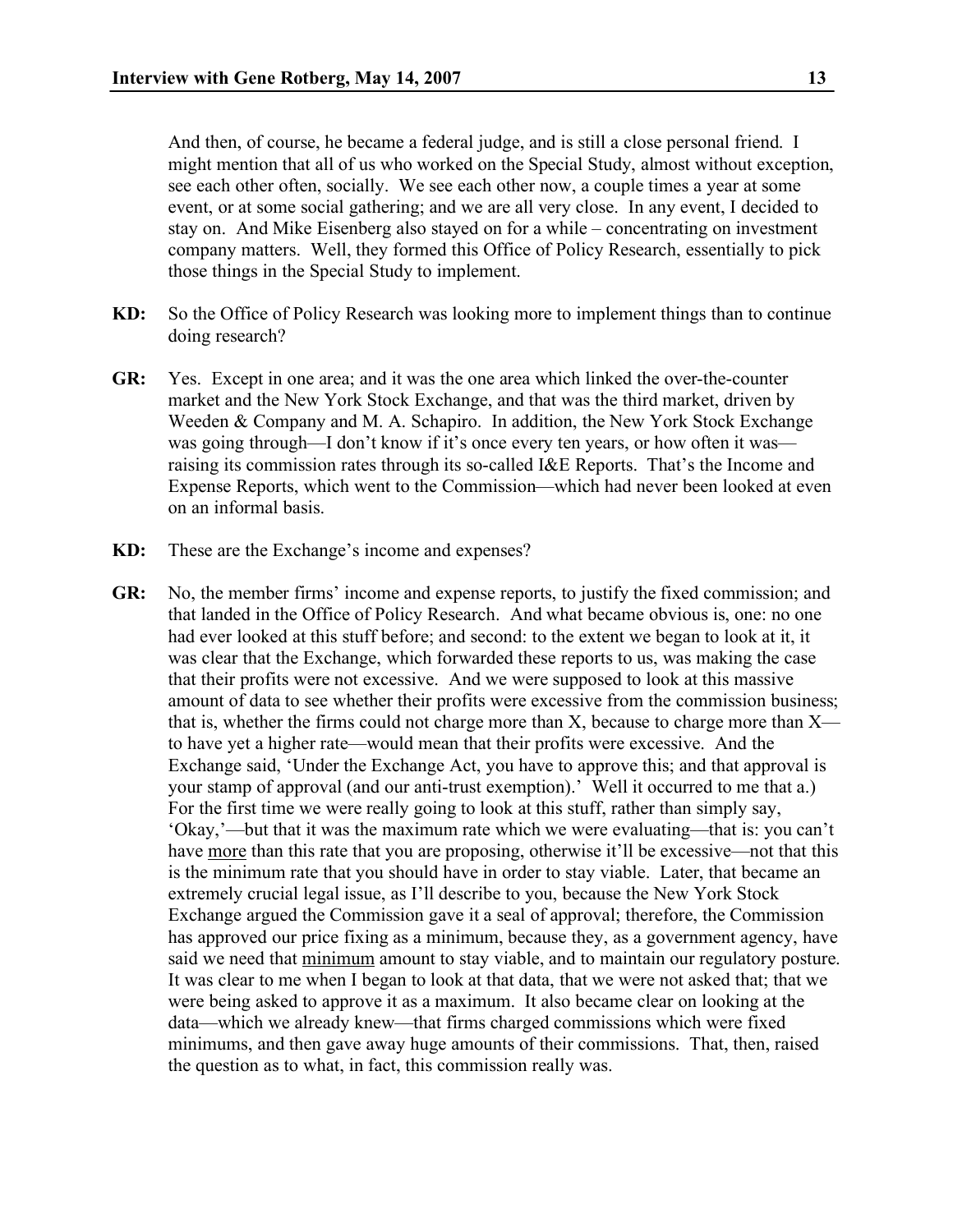At the same time, Frank Weeden and Don Weedon would come in, as would M. A. Schapiro, and say, 'Look, we're making this market; we can sell to institutions and to New York Stock Exchange members at a lower price than these institutions are paying because we are over-the-counter market makers operating with bid and ask. We get a profit between the bid and ask.' I asked, rhetorically, "Do you do much business with stock exchange members?" They said, "No. Of course not, we do zero with them, because they're not allowed to deal with us. We only deal with institutions. And of course we do that." And that led to this enormous study of Rule 394, which is what should be the rules with respect to stock exchanges' members being able to deal with third market makers. That, in turn, got very close to the subject of automation. What is a market? Who are the buyers and sellers? So the Office of Policy Research found itself heavily involved in what the role of the third market should be, and the role of the regional stock exchanges—which was covered by the Special Study. And here you had a group of us in the Office of Policy Research who knew what went on on the regional stock exchanges, which was a part of the Special Study; second, what went on on the New York Stock Exchange; third, what went on in the third market; and fourth, what went on in the over-the-counter market in non-listed stocks. At the same time that's happening, the New York Stock Exchange wants an approval of its latest set of commissions, as a maximum. And I remember one of my first discussions with the New York Stock Exchange members, saying, "You're talking about maximum, aren't you?" And they said, "No, no. Minimums." I said, "Oh. Minimums. What does minimum have to do with how much profit you're making?" And they said, "Well, we can't be lower than this, otherwise we'll go out of business, or can't supervise." And then, of course, as you can imagine, this rhetorical question then opens up the floodgates to a whole range of issues, which are volume discounts, institutional membership, and the propriety of fixity of commissions—all of which is in the Special Study. I mean all of which is raised in the Special Study, and is being examined by the Office of Policy Research.

- **KD:** Right. You couldn't separate any of these issues; they're all bound up.
- **GR:** Of course. And for the first time, we're very fortunate, because we have people who know all of the different parts, how each part works.
- **KD:** Now, about this time, isn't Morris Schapiro filing his lawsuit and getting things moving in one direction?
- **GR:** Yes. Well, seven things are happening. I happened to write them down, and I'll be glad to share them with you.
- **KD:** It's around '65, something like that?
- **GR:** Yes, '65, '66. Irv Pollack has now become the Director of Market Regulation. And I am asked to become the Associate Director for Market Regulation, under Irv. Stan Sporkin is the Director of Enforcement. And Irv and Manny Cohen, who's now Chairman, say, "Look, no longer is this a matter for research; that is, the Office of Policy Research. We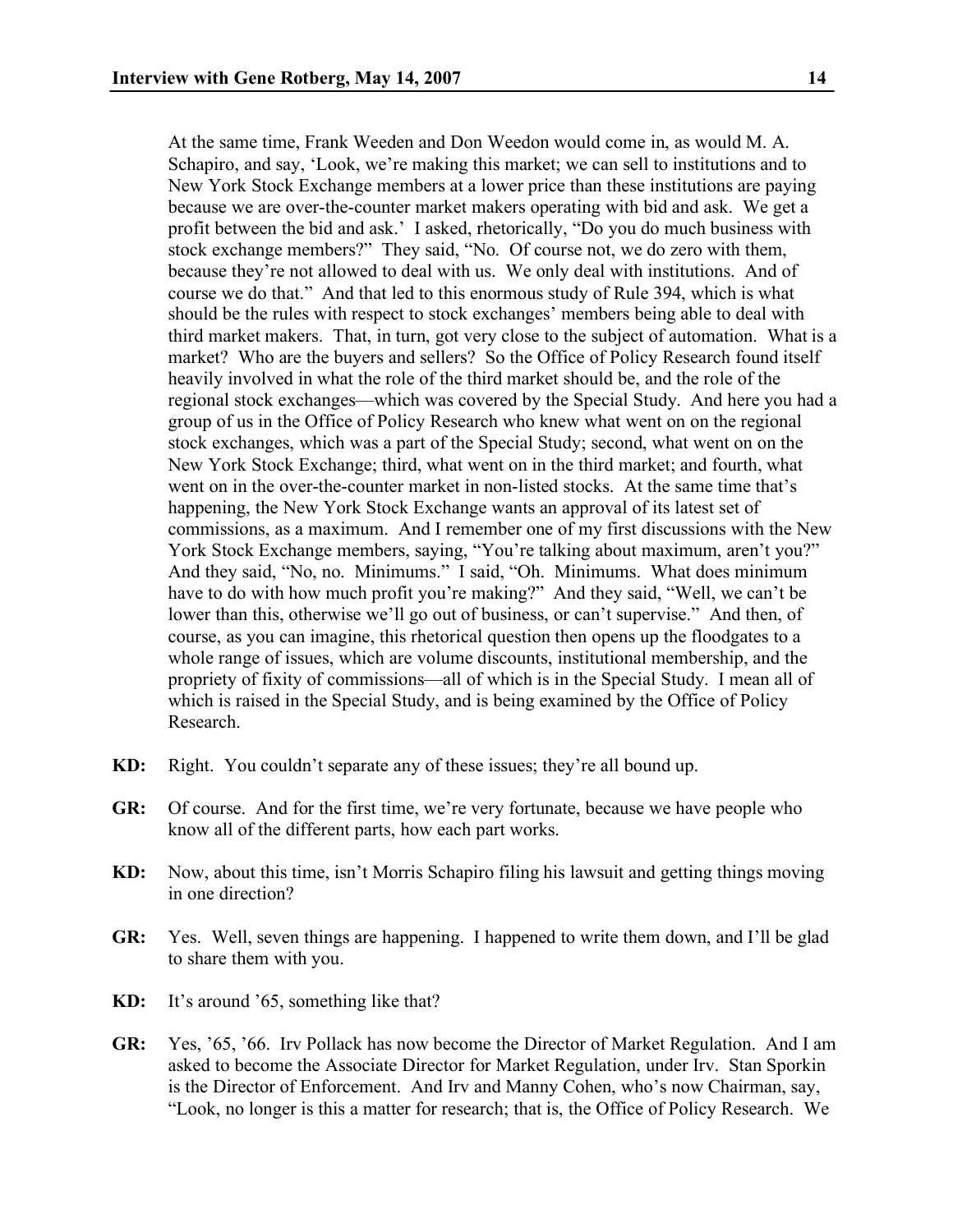have got to look at how we're going to respond to this package of issues, because the New York Stock Exchange has these I&E reports in front of us, and they want to have a commission increase. Therefore, Gene, how about you moving over to actually come up with some rules."

- **KD:** So your job title followed the issues.
- **GR:** Right.
- **KD:** From the study to rules.
- **GR:** Right. Study, research, execute. And I draft up this 394 report, having already had over the previous years, extensive discussions with Morris Schapiro and Don Weeden, and New York Stock Exchange members about their OTC business. And at that time, having been through the Special Study, there is this—for want of a better term, not subliminal, but—undercurrent that if you want to get something done of substantial magnitude, the Commission itself, the five members, are not the vehicle to get it done. That is, they have become politicized.
- **KD:** They've become a captive agency?
- **GR:** It's not so much captive. It's more that they're there because they agree to begin with the people who put them there. They're not taking orders; they just feel that markets should work, or people should work in a certain way. Whatever our prejudices and biases were, it was clear the staff felt that the Commission might have to, at the end, approve things; but it should be unavoidable. That's a terrible thing to say. But that is, in fact, what the staff felt, for better or for worse. It's not something I'm particularly happy about. Ultimately, you have to go through the Commission; but the Commission should at least get the benefit of not only what the staff thinks, but they should make decisions based upon what the facts are. So, what we did is the following, in Market Regulation. We knew, because of our previous incarnation at the Special Study and the Office of Policy Research, that members of the New York Stock Exchange would charge, say, a hundred thousand dollars commission—a fixed minimum, and would give away almost eighty thousand dollars of it, at the direction of the client—the customer. They would say, 'Keep twenty thousand, and take eighty thousand of it and give it to firms A, B, C, D, who are selling our mutual fund. Or give it to firm D, E, F, who give us research.' So the firm that did the execution would keep twenty thousand dollars, even though they had to charge a hundred under their agreement with other members. Second: the stock exchange, we knew—since the Buttonwood Agreement—is not where executions of orders take place. The stock exchanges are where orders are recorded, but the transactions occur in the offices of the firm, where their institutional sales people would find buyers and sellers by picking up the phone. When the two agree to a price, they then take the order to the stock exchange, where it is recorded. We also knew that the Buttonwood Agreement, which formed the New York Stock Exchange, simply established that there are people who are members, and there are people who are nonmembers. All members had to charge each other X; all non-members had to pay ten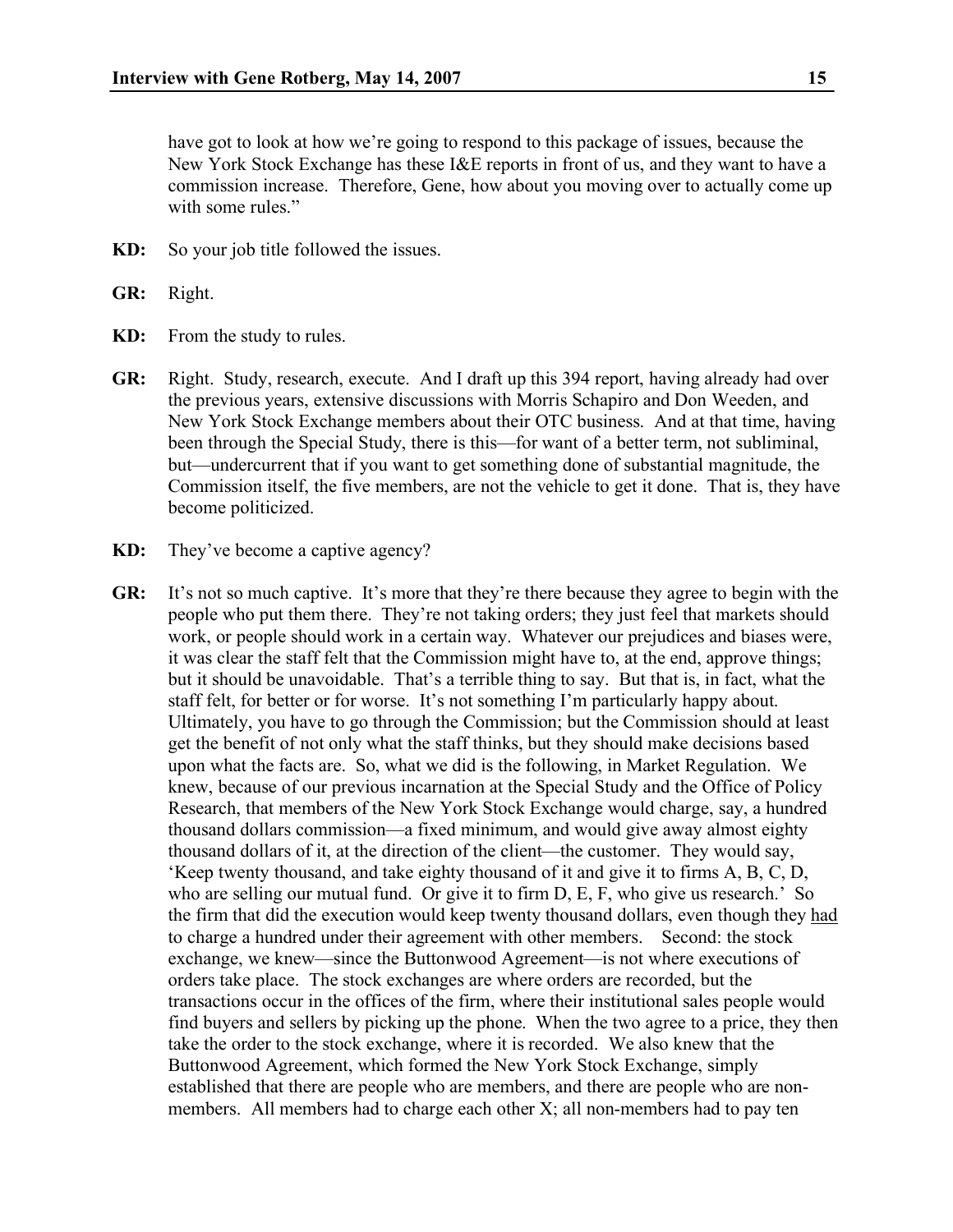times X. All a stock exchange was, therefore, was a facility to separate members and non-members—to have one rate for members, and another rate for non-members. And a non-member is all customers; and a member is anybody who isn't a customer, who's an investment banker. Well, that's interesting. And the stock exchange had this pretense that it's where orders get done. Well, some orders get done there, yes; but the big stuff gets done in the offices of the firms, and then they're brought to the stock exchange. So we asked, "Well, you're giving away all this money, why don't you give volume discount?" And the firms said, "Oh, we can't give a volume discount." I said, "Well you're giving a volume discount of eighty percent anyway." And they said, "Ah, but we're dividing it amongst members." But they weren't. Because it turns out that they would often cross the order on a regional stock exchange. They would do the order in New York, say between Fidelity Fund and IDS would agree on a price of thirty; they would then bring the order and record it on the Pacific Coast Stock Exchange. Not New York. Why? Because the New York Stock Exchange rules said—you can divide your commissions, if you're members of the New York Stock Exchange, only amongst our members. The Pacific Coast Stock Exchange said you can divide your commissions only among our members. And by the way, any one of the eight thousand NASD members are members. So you now could divide it to this little firm in Iowa, who's not a member of the New York Stock Exchange.

So you have Goldman Sachs, or Salomon Brothers, doing an order on the Pacific Coast Stock Exchange, and giving it to a non-New York Stock Exchange member—eighty percent of the commission. So the money wasn't even kept by New York Stock Exchange members; it was given to one of eight thousand NASD members. We knew that, too. And then, there were some firms who said, 'I'm not going to even join the New York Stock Exchange; I'll do these crosses myself, and do them on Cincinnati.' And orders would get done on Cincinnati, because Cincinnati had rules which permitted you to give part of the commission to virtually anybody in the world. Well, we knew all of this. But what was not known was that every firm in Wall Street did not know what every other firm was doing. A firm knew what it was doing, how it was dividing up commissions, but it did not know what other firms were doing on other stock exchanges and for what purpose. So money was given for compensation having nothing to do with order execution. Money was being given, as I said, for selling mutual funds, or for research. Money was given to some brokerage firm because a child of the firm doing the order went to work for that firm; they just gave him the money—part of the commission. And other firms did not know what their competitors were doing. So, I thought that it would be nice to have this publicly disseminated, so that all firms would know what everybody is doing. So that was the first thing we did. We decided to have public hearings; and in the public hearing we are going to explore with dozens of firms, what their practices are, and how they divide up the commissions. Well, that caused an enormous economic pressure, because the firm realized, 'Hey, I can do what they're doing.' The New York Stock Exchange was rather distressed, because they realized now what Pacific Coast and the Midwest Stock Exchanges were doing. They have a rather small membership on New York. These others had memberships in—up to eight thousand, all the NASD members. So the New York Stock Exchange realized, 'Oh my heavens, Fidelity Fund won't give me the business, because I can't reward this firm in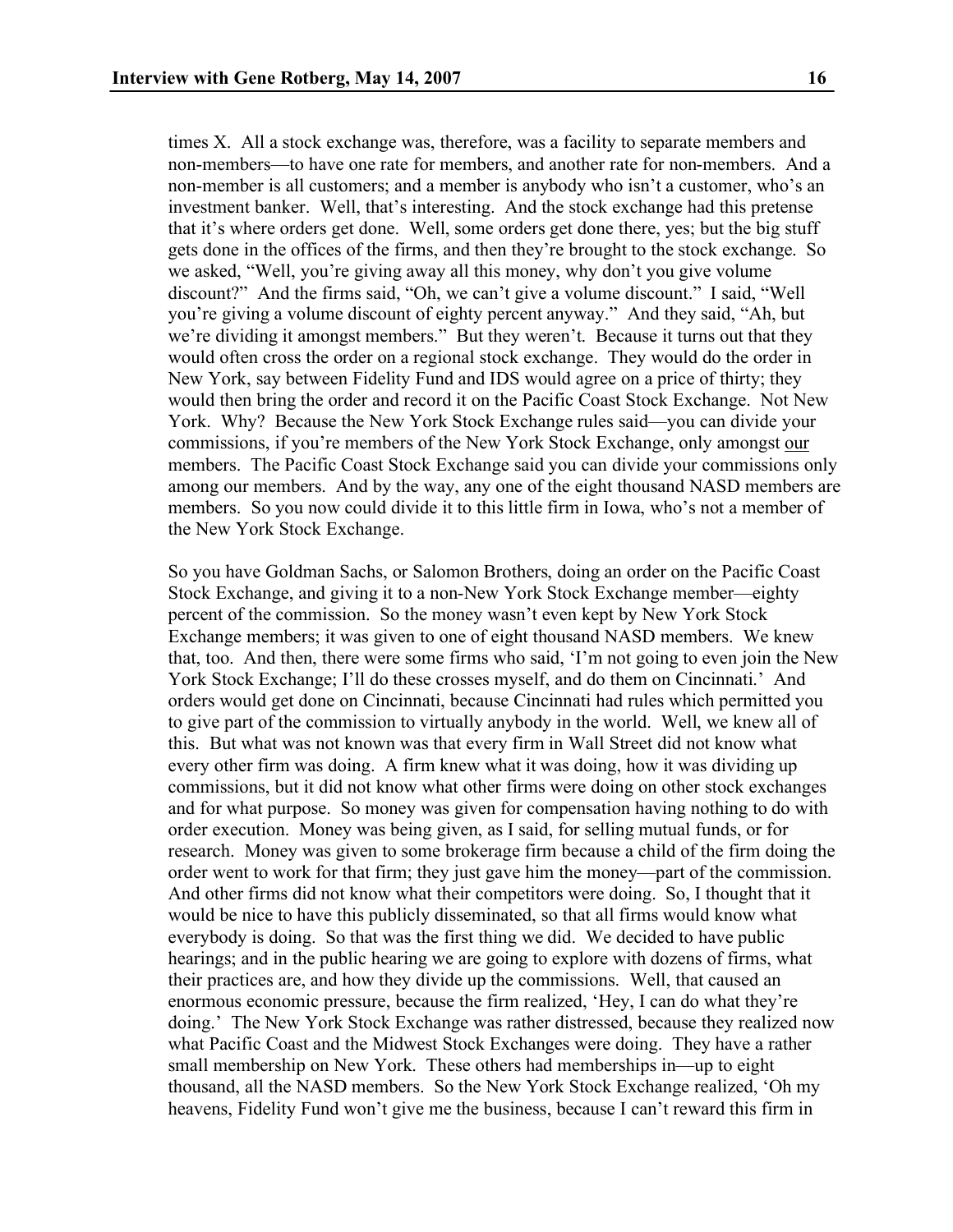Ohio, because they're not a member of New York; but therefore, they'll bring the business to the Pacific Coast Stock Exchange or Midwest, because they have a wider distribution network; and the money isn't going to the New York Stock Exchange—the transaction. And if it doesn't go to New York, that means the specialist doesn't get the order.' So the specialists get very upset; business is going to the regionals. This increased enormously the economic pressure to do something.

New York, therefore, wanted to say to its members, 'You can't bring your order to Pacific, or to Midwest.' In walks the president of the Pacific Coast Stock Exchange to the Commission and says, "Why are you trying to hurt California?" In walks the president of Chicago, "Why are you trying to hurt Chicago?" And we said, "We're not trying to hurt you. It's New York that is doing it." They then said, "We're not going to let those guys do this." So there was antagonism between stock exchanges. The staff, of course, is on the side of supporting the smaller regional stock exchanges, who have enormous support in Congress and everywhere else, against the New York Stock Exchange. It did not bother the staff to have the argument between the New York Stock Exchange and the regionals. That was not an accident. So after publicity that was the second element.

- **KD:** And those were the hearings that you held around '65 or so, on Rule 394.
- **GR:** Correct. 394. This is in '67 now. There was a third event. The third market then testifies that they're willing to give a price at a much lower rate than on the New York Stock Exchange. And that has an interesting twist. If you're a mutual fund, or insurance company, and you have beneficiaries, or you have stockholders, and somebody is testifying for the first time that he can give you a better price, why are you going to the New York Stock Exchange member at all? Why aren't you going to the third market? And of course the reason you go to the stock exchange is because the costs are being borne by the holder of the mutual fund—not the management company. The reason you're going is because they will generate eighty thousand dollars of commissions that you can give to help the management company sell more shares. And if you go with a third market, it's a net principal trade; there's nothing to give away. You don't have any extra "soft money" to give away for selling mutual funds, which has nothing to do with the value of the portfolio. So you're all of a sudden caught between what's in the best interest of the management company of the mutual fund, or the insurance company, and what's in the best interest of your beneficiaries. You don't want to be in that position, when it's public; because you know that within a week you're going to get sued for defrauding your stockholders, and not lowering the total cost to them. The mutual fund then answers, 'But they give us research sometimes.' The staff said, 'But wait a minute. You're already charging for research.' 'Well this is extra research.' 'Well why don't you pay for it out of your management fee? Or raise the management fee and/or just disclose it.' And the thing begins to snowball. So the existence of the third market begins to put on pressure.

While that's happening, you get a fourth development. We open up discussions with the Justice Department, with Lionel Kestenbaum at Justice. We say, 'Lionel, we've got an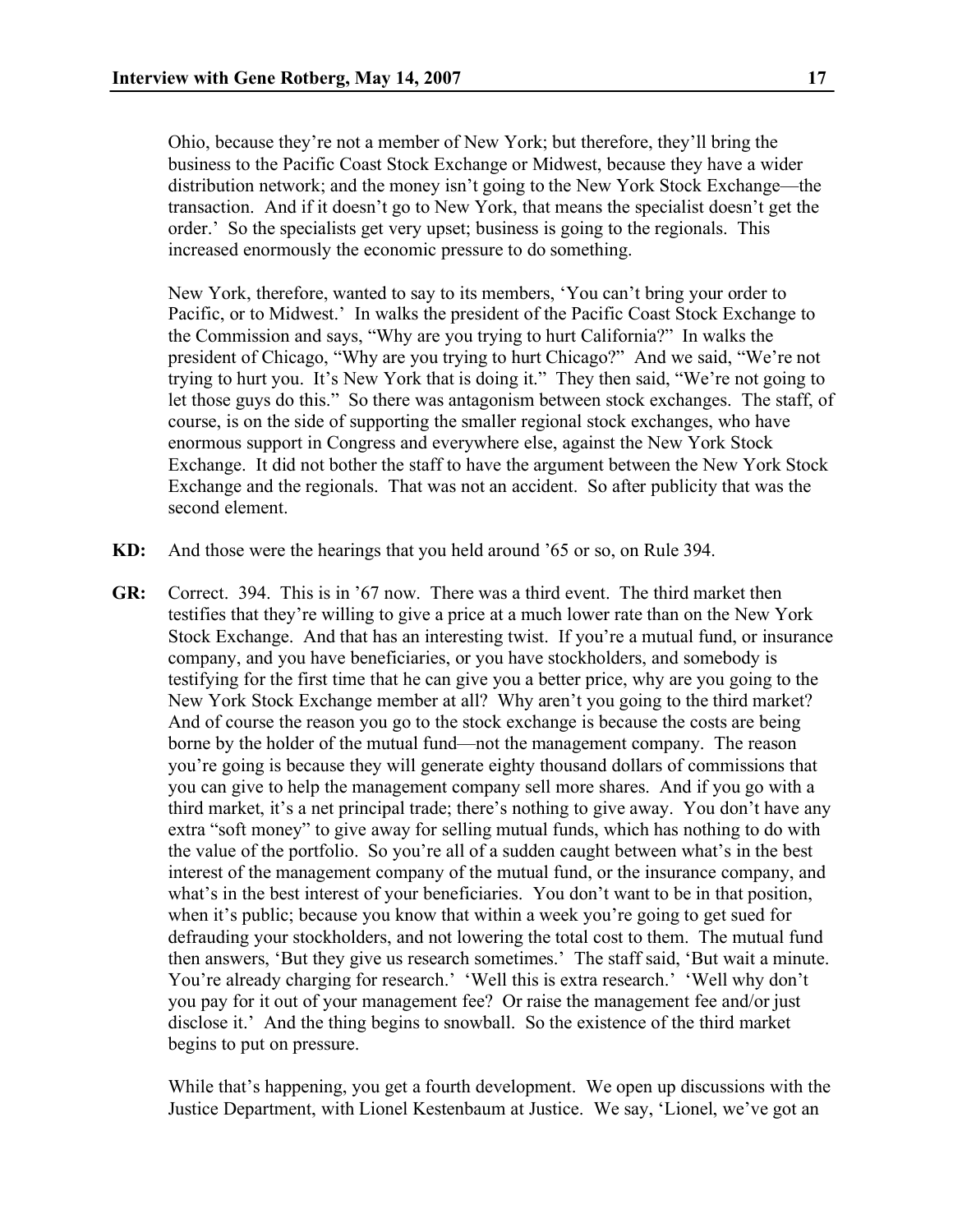anti-trust problem here. It's one thing to have a fixed minimum—apart from whether we "do approve" it as a minimum or maximum. But even if it is approved as a minimum, one thing that will destroy an anti-trust exemption (if you have one) is if you take the amount and give it away through a rebate. They're rebating their commissions. And they're rebating it to strangers who have nothing to do with the New York Stock Exchange or any of the members of the New York Stock Exchange, and it certainly had nothing to do with the transaction. And therefore, whatever anti-trust potential exemption they have, they've lost it.' We've showed they were giving as much as ninety percent of their fixed commission away. And as first piece of public testimony with the New York Stock Exchange, I remember asking Bob Bishop, "Do you have a fixed commission?" He said, "Yes." I said, "Do you give it away?" He said, "Yes." I said, "What's fixed about it? You're rebating it." He said—competitive pressure. It was very hard for him to defend its "fixity." Because that's what you have to defend if you're trying to get an anti-trust exemption.

- **KD:** So they were creating the illusion of fixity, in order to—
- **GR:** Yes. But they couldn't create it for more than two seconds, because all the firms would testify that they weren't keeping it. The firms were then complaining to New York that this has proliferated so wide through all the regional stock exchanges that they're being left with virtually nothing. So the disclosure was beginning to hurt them, the third market was hurting them, the mutual funds and the insurance companies were afraid of lawsuits; and then come the lawsuits. That was the fifth piece.
- **KD:** And was Morris Schapiro driving this?
- **GR:** Morris drove one—they weren't dealing with him. And the Pomerantz Law Firm also began to sue all the mutual funds. And I must tell you that one of the members of the Pomerantz Law Firm was my colleague in the over-the-counter market, Dick Meyer. He went to the law firm. So we, then, at the Commission, called in the mutual funds, under oath. And there's a very interesting transcript of my examining Johnson at Fidelity. And I said to him, "Why don't you deal in the third market?" He realizes a record is being made, that he's being told about this. And then he was asked, "Did you direct give-ups from Goldman Sachs to go to X, Y, Z?" He said, "Yes." "And did you do often transactions on another stock exchange, and direct give-ups to people who weren't even members of the New York Stock Exchange?" He said, "Yes." So the next question was: "Do you know that the give-ups can go to any NASD member?" He said, "Yes." And of course, the next question was, "Why don't you become a member of the Pacific Coast Stock Exchange and keep the commissions for your stockholders? You're allowed to become an NASD member." That raised the question of institutional membership. "And therefore, direct the commissions back to yourself—yourself, being your stockholders?" Now all of a sudden, he now has a record in front of him which became the subject matter of the lawsuit because he now knows he can go to the Pacific. And Pacific basically says, 'You can become a member.' That subsequently went to court. And there is a footnote in Judge Wyzanski's opinion, said to the effect, "It is true that Gene Rotberg" did point this out, that he could do this if he wanted to, so he had advance notice of it.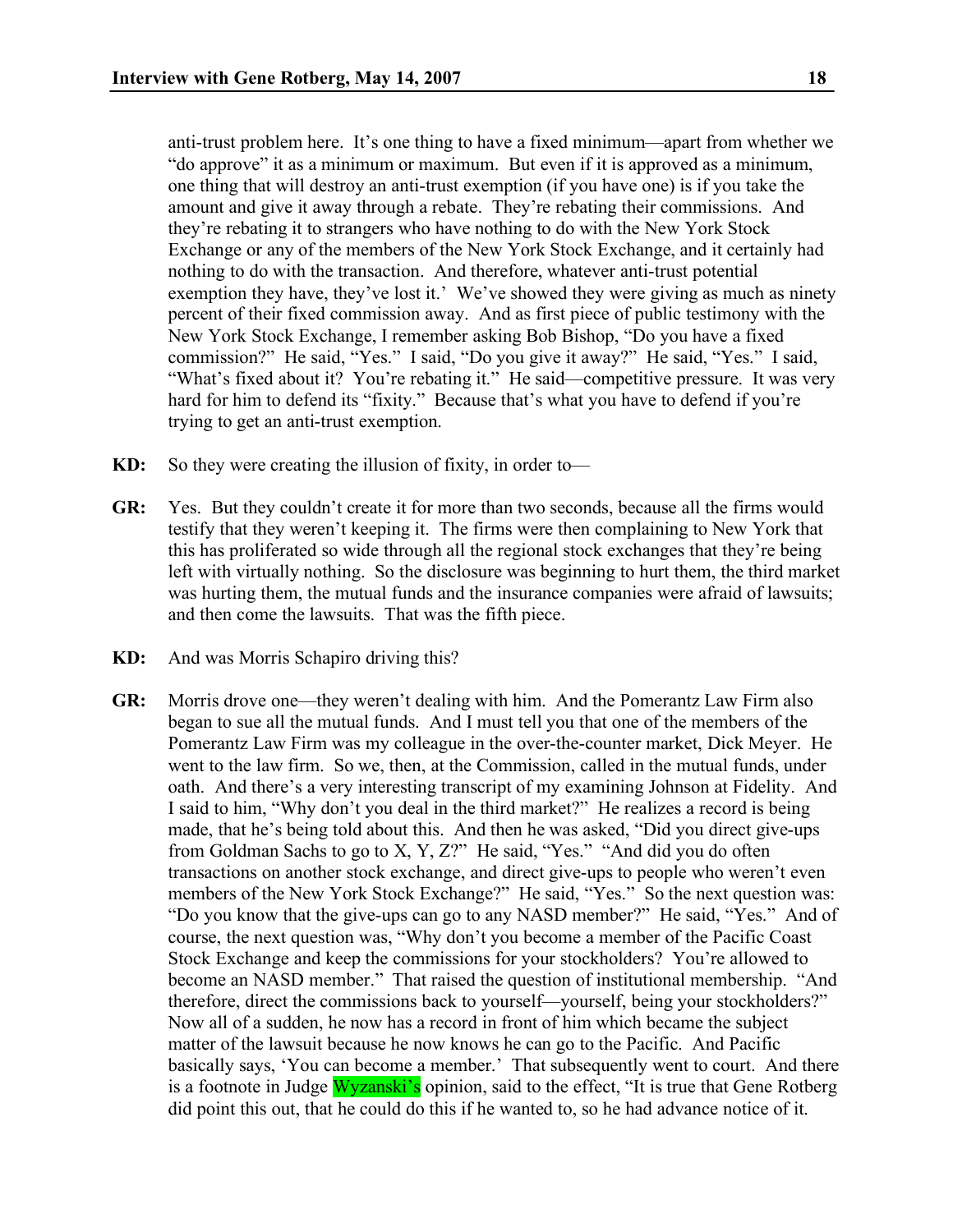But Rotberg was only a subordinate employee at the SEC; he had no reason to follow that suggestion or advice." Well, Wyzanski, I think, subsequently got reversed because he [Johnson] had been told by an official of a government agency, 'You can do it.' But I didn't have to tell him; he knew it.

So you now had a situation where the mutual funds were being put on notice and were being sued privately for taking these commissions and using it for purposes not for the benefit of their stockholders. You had pressure amongst the firms themselves to copy each other's techniques and lower the commissions even more, or keep the commissions to even lower amounts. You had the regionals who were thinking of all kinds of new ways now to divide up the commissions to people who weren't even members of the NASD. You had the third market going public with what they were doing. And all of this was being publicly disseminated—

- **KD:** How was it being publicly disseminated?
- **GR:** Hearings. Public hearings. In the newspapers.
- **KD:** And this is the '68 hearings.
- **GR:** Yes.
- **KD:** Okay. This is the summer of '68 hearings.
- **GR:** Yes, these are all going through. First it was private; then it was public. We then decided we needed one more piece to this, to increase essentially the economic pressure, because we all believed in free enterprise and competition. It came from what you might consider an unlikely source—Merrill Lynch. And I remember conversations with Don Regan, and Don would say, "Gene, we don't need fixed commissions. We're going to put all these other firms out of business, because we're so big, we have so many branches, we have so much retail business; we'll just lower the commissions and we'll get even more business. But we can't, we're not allowed to under the New York Stock Exchange rules." So here you have the head of the biggest firm, in terms of retail, withdrawing support for the fixity of the commissions because he thought he could put everybody else out of business that had retail customers. If that wasn't enough, we had Gus Levy at Goldman Sachs also coming to the staff and saying to the staff, "I'm giving away too much of my commissions. If I can only negotiate and not have to give anything away, I'll be better off. And we're more efficient than other firms; we'll be able to do these crosses in our office. I don't want to be pushed to be doing them on Midwest or Pacific Coast. I'd like to be able just to offer them what I can." So you had Goldman Sachs also breaking away from the New York Stock Exchange. Then the third firm was IDS, Investor Diversified Services. Bob Loeffler came to us, and said, "We think we're going to join a stock exchange. We might as well get these commissions for the benefit of our stock holders." Now, why could IDS do it and not Fidelity or Putnam? The reason is that IDS had its own sales force. It didn't use other brokers to sell the mutual funds. Since it never had to pay for selling funds, it could afford to just get a lower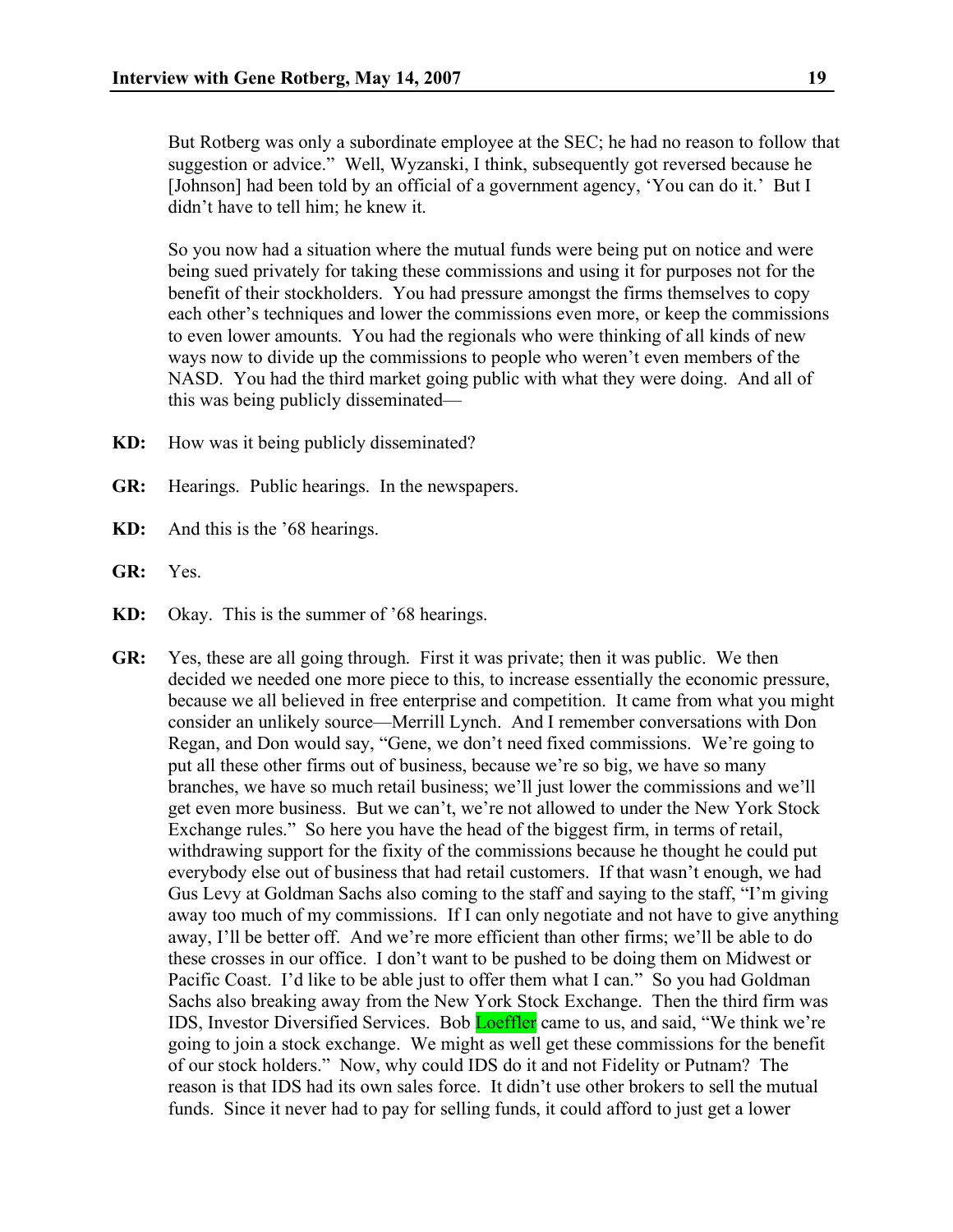commission. It would advertise its lower commission. It would become a member of a stock exchange. It didn't have to pay an outside firm for selling its shares. It had its own internal sales force. That put enormous pressure on the other funds, from a legal point of view, for not doing the same. What were they going to argue? 'No, we need somebody else to make our fund bigger?'—and get a higher management fee, cause the management fee, as you know, is based upon not performance, but is based upon the size of the fund; so you would pay commissions to people who would sell the funds.

- **KD:** Is the idea here that IDS could be in the New York Exchange, where the others couldn't?
- **GR:** IDS could join the regional. New York said, 'You can't join the New York Stock Exchange; under the Buttonwood Agreement, you're called a customer.' IDS says, "Fine. I'll join a regional." And the Commission, therefore, would get a request from the regional to change their rules. We said, "Fine. You can change your rules." All that is going on. All these things are going on at the same time. Obviously, Justice then gets involved and brings a big anti-trust lawsuit – lots of potential damages. So from every way, the pressure simply became too much. There were these six or seven things going on simultaneously. The New York Stock Exchange found itself in an intolerable position. Big headache for New York. They tried to negotiate—they tried to not negotiate, but they tried to first come up with a volume discount. That wasn't enough.
- **KD:** Wasn't that sort of a half measure?
- **GR:** Yes, exactly. But that wasn't enough, because you could still give away part of the volume discount. So the purpose of the public hearings was to bring all of this together, in '67, '68. I was given the responsibility for essentially conducting these hearings. They were very gentlemanly. They were nice hearings; they were not adversarial. We would just simply go through: "What do you do?" Same as I had done five or six years before. And, "So, you give these commissions away? Do you know the firm?" "No." "How often do you do it?" "Every month." And, "Why did you bring this order to this exchange?" "Because the customer told me to." "Well why didn't you go to the third market?" "Because the New York Stock Exchange doesn't let me." Well they just were just building an enormous case for both private lawsuits, anti-trust lawsuits, and fiduciary lawsuits against their institutional investor—for their failure to take advantage of what could be done. Then the regionals would come in, and they would basically say, "Yes, we're not hurting the market at all." Then the New York Stock Exchange made, I think, a tactical error. They brought in—I think it was **Samuelson**—to argue their case in the public hearings. He said if the New York Stock Exchange went to negotiated commission rates, it would be the end of the stock exchanges, because the rates would go so far down, there would be what he called "destructive price competition" because some firms would put other firms out of business. The rate which they would charge wouldn't be sufficient for them to maintain their supervisory responsibilities under the Securities Act. And he testified on and on about this. What he apparently did not know was that New York Stock Exchange members do not have to charge, nor did they ever charge, a fixed commission on their markets in over 8,000 over-the-counter stocks. I asked him, "What do you think would happen if there were no fixed commission with respect to the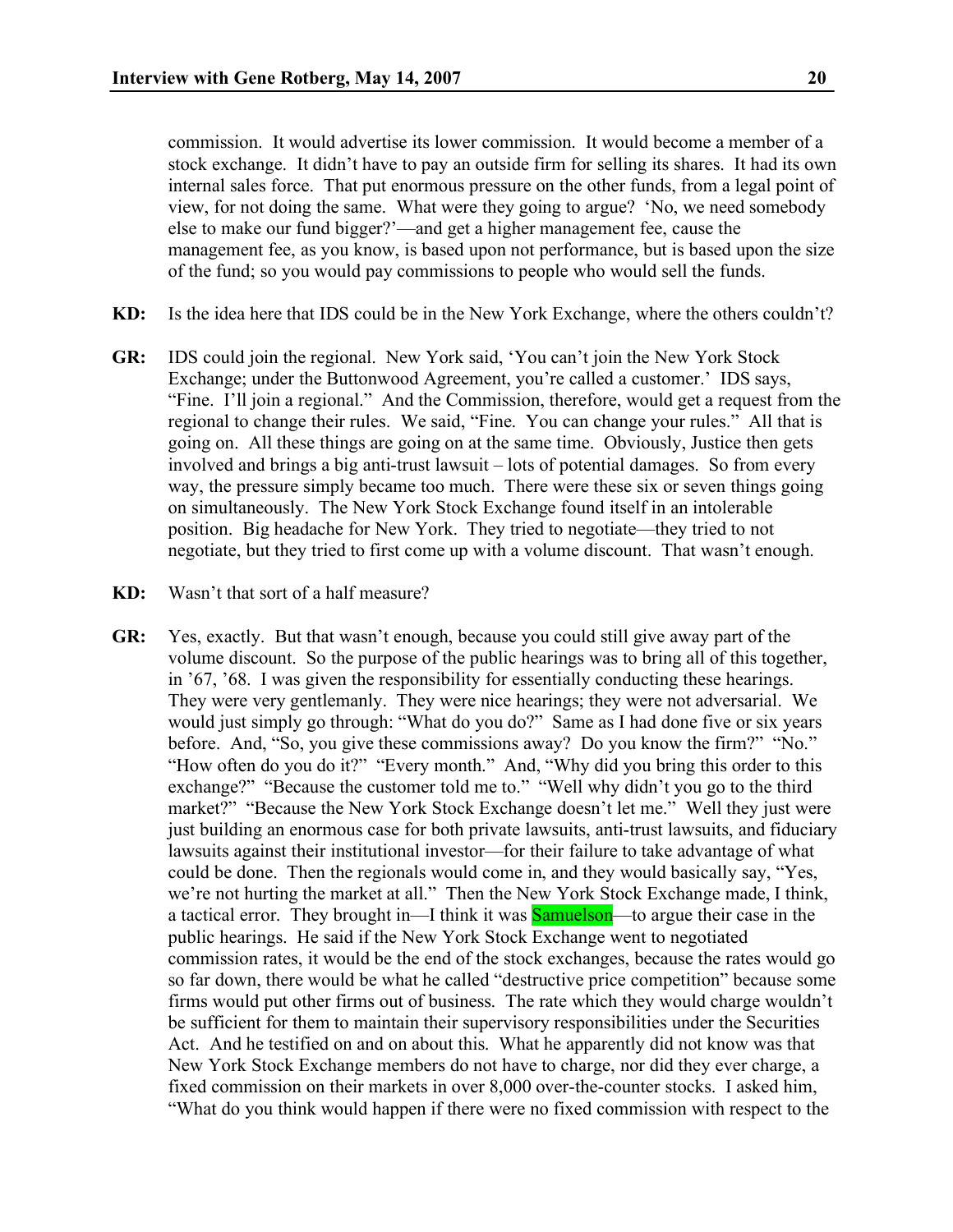purchase of Bank of America, which is in the over-the-counter market?" He says, "Oh, the same thing would happen. The market couldn't exist; the firms would go out of business." Then I went through two or three other stocks, which were over-the-counter. I asked whether he knew that there was no fixed commission in the over-the counter for New York Stock Exchange members, and apparently it did not result in "destructive price competition." He thought that the fixity applied across the board.

- **KD:** Did that get some headlines?
- **GR:** I think all that stuff got publicized. Eileen Shanahan of the *New York Times* and Carol Loomis at *Fortune* were covering this stuff. And just the combination of these things that I've described, and the fact we had some big member firms taking the same position as the staff. When the Commission saw all this stuff, and the New York Stock Exchange saw it, there was no issue left to debate. It was just a matter of time before the whole fixed commissions after 200 years would collapse. The anti-trust suits were going on, triple damages against all New York Stock Exchange members for violations of the Sherman Act. There was big money involved. And that essentially then rippled across into England; it became the Big Bang. The whole thing dissolved.
- **KD:** It took a while, though.
- **GR:** It took a while.
- **KD:** But you're saying it was inevitable that commission rates would become unfixed?
- **GR:** Right. It was inevitable. Keep in mind, what was happening when I was conducting these hearings in the fall of '68. The election was in November. Nixon wrote an open letter to Wall Street. I think Chuck Colson wrote it. He wrote that he was going to get rid of—if he were elected—all these young liberal Kennedy-type lawyers who were giving Wall Street such a hard time. I thought this was targeted at me and my buddies at the Commission, who were conducting these hearings.
- **KD:** Probably was.
- **GR:** Probably was. But Wall Street had already given up, under their own economic pressures, let alone their fear of the anti-trust. And the institutions were getting sued. There were just too many pressures from all directions. Nixon won the election in November. I was at the World Bank by December. No one fired me, but I knew that I had no future left there. I knew that, hopefully, with others, like Irv Pollack, in particular, and Manny, I helped put things into play which were irreversible.
- **KD:** You may have expended your capital.
- **GR:** Oh, I'm afraid so. And I think the story goes that a couple of the firms had called Bob McNamara, who had just become president of the World Bank, and said, "Get rid of this—take this guy." But I don't think that's really what happened. McNamara had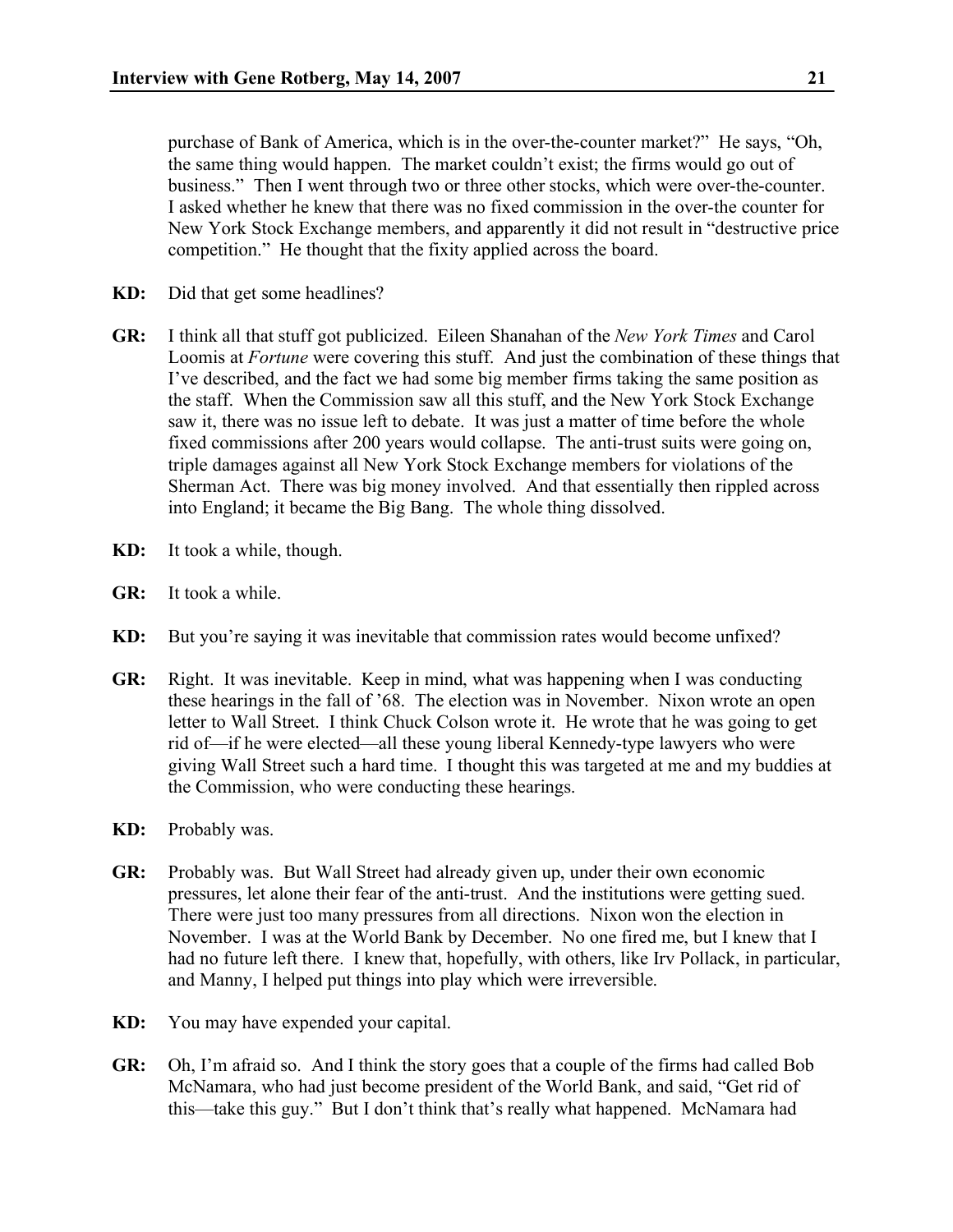been, as you know, the president of Ford Motor Company. His investment banker was First Boston. He called the president of First Boston, Emil Pattberg, and said, "Do you know anybody who might"—"who might be useful to be the vice-president/treasurer of the World Bank?" He said, "I know one guy who I would recommend." And within a matter of days, I was at the bank.

- **KD:** Seems like an interesting leap though, because you'd never been Treasurer of anything else?
- **GR:** Nothing.
- **KD:** You knew how Wall Street worked.
- **GR:** Well, if you look at some of the articles at the time, they said that I was hired because I was an adversarial, a trial lawyer opposed to Wall Street.
- **KD:** And that's what they needed at the World Bank?
- **GR:** McNamara wanted someone who was not beholden to Wall Street; and who was not going to be overwhelmed by whatever the reputation of Wall Street was. I had very good personal contacts with all these people, even the people who I was adversarial with. It was mutually respectful. I wasn't trying to put anybody away. I was just trying to make some policy changes that were inevitable from what they had done to themselves. And beyond that—just as a personal matter, I had been offered jobs; and I was going to go to either Salomon Brothers, with John Gutfreund; John had said, "Here's the deal. You come here, take my place; and I will go to the World Bank, and take that job." Or I was going to go with Leon Levy at Oppenheimer. I decided I still wanted to be in public service, because I was still then, and still am, much more interested in public service. To me, the World Bank was the ultimate public service. Only this time, Wall Street bankers were going to be my underwriters. It was the perfect Robin Hood job.
- **KD:** Still a little Kennedy liberalism there.
- **GR:** Exactly. And I wasn't self-conscious about that at all. So within a matter of weeks, I would be going to see these same firms, and saying, "Let's negotiate now on the interest rate." We knew each other very well. I had always been close to Don Regan and John Gutfreund, and Gus Levy at Goldman Sachs, and all the firms. And hopefully, it didn't hurt the bank at all. I was at the Bank for twenty years; and then I went to Merrill for two, to do risk management, after my public career. Well, if you want to go back now, on the Special Study—you may have some questions.
- **KD:** Well, I do have a question—not that far back, but I'd like you to set the scene for me a little bit in those hearings. I understand the very first day you talked to the vice president?
- **GR:** Bishop. Yes, Bob Bishop.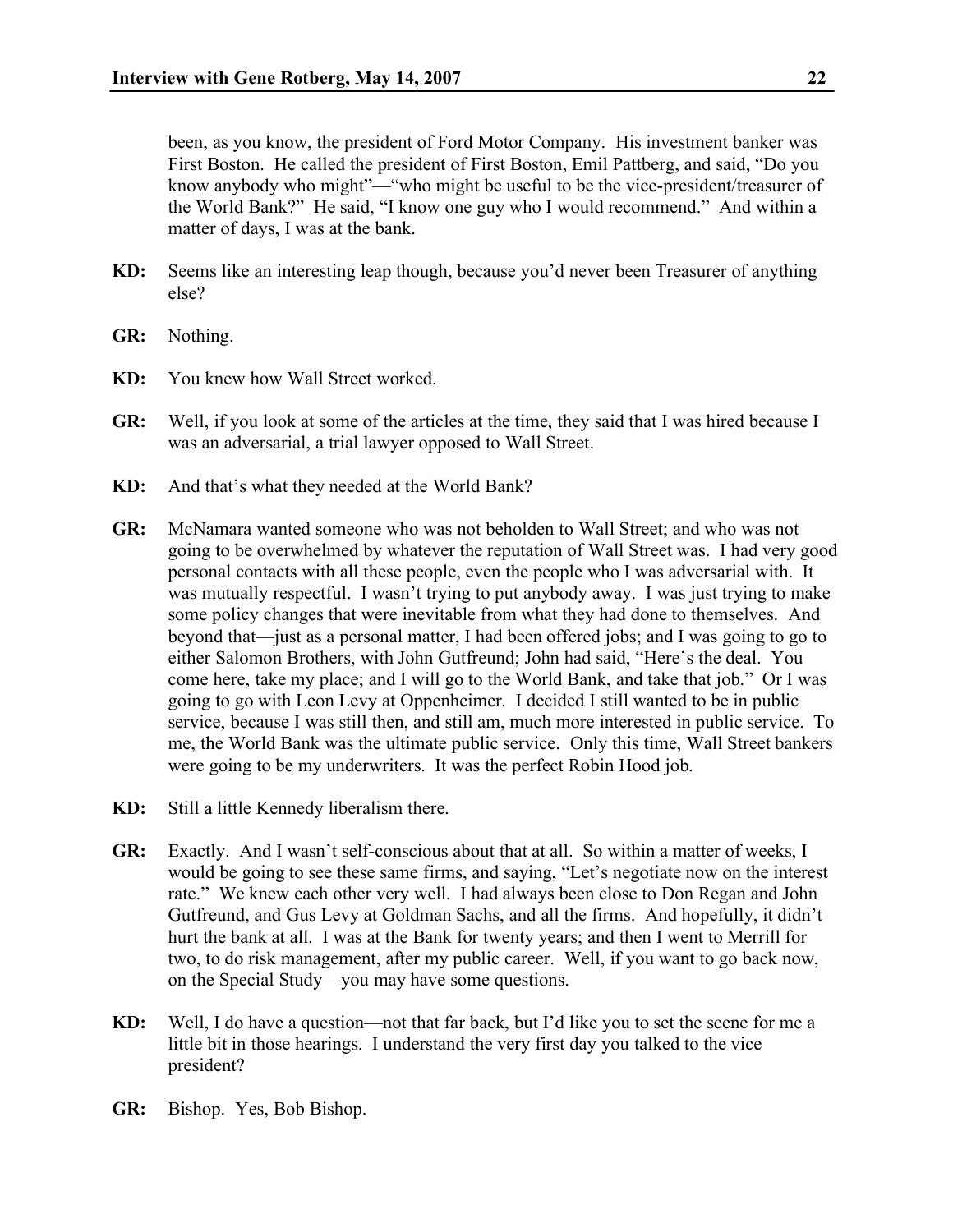- **KD:** And there was a lot of press coverage, because it's the first day. What was it like in there? Did you feel like you were well-prepared? Did you have support—backup?
- **GR:** Well, hopefully, as a good lawyer you never ask a question where you don't know the answer. I don't remember asking a question that I didn't know what he was going to answer. But we had a lot of fun there. I had a big sign I had put up; it just said, "Give up." Give up was a pun, obviously.
- **KD:** Two meanings there.
- **GR:** Yes, it was a pun. Bob had to defend the indefensible. He finally ended, I think, saying, "Look, the money stays in the securities industry." I said, "But it doesn't stay with New York Stock Exchange members, it—" "No. But it's to all the securities members." I said, "But anybody could become a securities member; it could be like joining the Diner's Club, to become an NASD member." He said, "Yes." I said, "Can I become an NASD member?" He said, "Yes." I said, "Could a mutual fund become an NASD member?' "Yes." So I said, "So who can't become one?" And Bob had to be very careful, because he's a staff member of the New York Stock Exchange. They were, themselves, by that time split. You had Goldman and Merrill not wanting to have anything to do with it. You had their lawyers telling them they were subject to potential triple damages for violations of the Sherman Act. And finally, I remember asking, "Would you like to do away all the regional stock exchanges?" And here you have very outstanding men are the heads of all these stock exchanges—a very difficult situation with the New York Stock Exchange trying to do away with all these regionals. So you had to constantly defend an indefensible position, which had started in the 1700s, when they formed the original stock exchange. It was the same set of rules, that you must charge a fixed minimum to every outsider. That was the Buttonwood Agreement. And here he has to defend it and the world has changed. And everybody knows now how it's changed. In answer to your question, I looked upon the hearings as not very different than the interviews that I had conducted during the Special Study.
- **KD:** Except there, you didn't know the answers.
- **GR:** There, I didn't know the answers. There, it was fact-gathering. And it wasn't till after many, many interviews that you know the questions. And the answers were known at the time of the hearings because these pieces that you referred to earlier: the regionals, the third market, the stock exchange, the integrated firm, the over-the-counter market; the difference between what Merrill does and Goldman Sachs, the institutional pressures, the lawsuits—that was all within the knowledge of the staff at the Commission—probably to a greater extent than any one firm knew. And so we would know how the third market finances itself. Merrill didn't know how the third market did it. And often the regionals didn't open up very easily what their rules were to members of other stock exchanges. And when you're in the position where you know how the system works, you have somewhat of an advantage.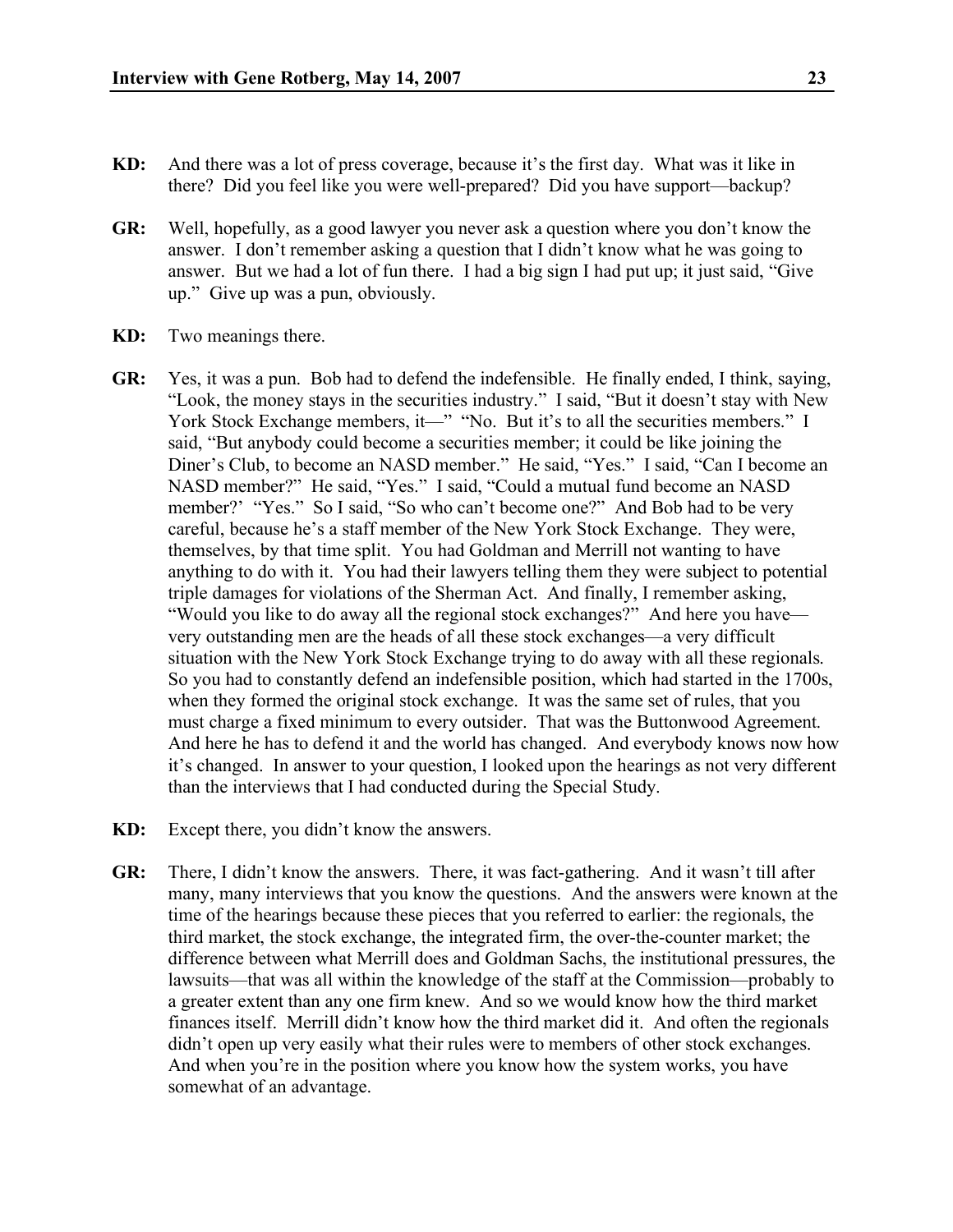- **KD:** So in a sense this is a classic case of shedding light on things.
- **GR:** Exactly.
- **KD:** And letting them sort themselves out in the light of day.
- **GR:** Exactly. And keep in mind, since then we've seen many federal commissions, whether it's Iraq, or 9/11, or thalidomide. But on this one, the reason this was quite so remarkable is you didn't have any differences of opinion amongst the Commission members. We were in fact-finding until the very last two years. And I, personally, believe that the Commission itself, as an entity, has suffered today because of its inability, or unwillingness, to have these kinds of studies on issues which are, to me, very, very important—like derivatives, off balance sheet transactions, which really overwhelm what we knew at the Special Study. In other words, if you ask any of us who were on the Special Study, 'Could you describe the market today?' Any of us who have any degree of sensitivity or modesty, will say, 'Absolutely not.' We have no idea what's going on. We lost it ten or fifteen, twenty years ago. And as of 2007, it's highly doubtful whether anybody in government knows how the market works—knows the importance of various kinds of transactions. Unknown. Is it unknowable? No. And I argued four times on the Hill, in both Senate hearings and House hearings; and at the Commission itself, for a massive study on the way the security markets now operate. No success.
- **KD:** When?
- **GR:** In the last eight years.
- **KD:** What kind of opportunities were these?
- **GR:** Whenever there was a scandal, they would call me down to the Hill to testify. And at one point—the last one—whether it was Long-term Capital, or the Salomon Brothers debacle, or the Barings, or **Daiwa**, Orange County, **Sumitomo**—whenever there was a derivative scandal, they would ask me to testify; I would talk about the need for a special study. And the last time they called me I wouldn't go. I said, "Here are my previous transcripts. I'm going to say the same thing." I went to the Commission itself, and I gave a long speech there about three years ago on this subject—not what we're talking about—on how the securities markets have changed, and I don't know how they've changed. And I think it's time for the Commission and the Fed to find out. And this pretense that they know is nonsense. They don't know.
- **KD:** How was that received at the SEC?
- **GR:** I think the staff loved it. But nothing ever happened. And I think there should be a massive study—an independent study—on how the securities markets function. And I think it, frankly, should be conducted not by economists, but by lawyers, who can get the facts out. Later on, there'll be plenty of time to see what you want to do about it. Maybe you can't do anything. But you find out what happens. Who does what, and how do they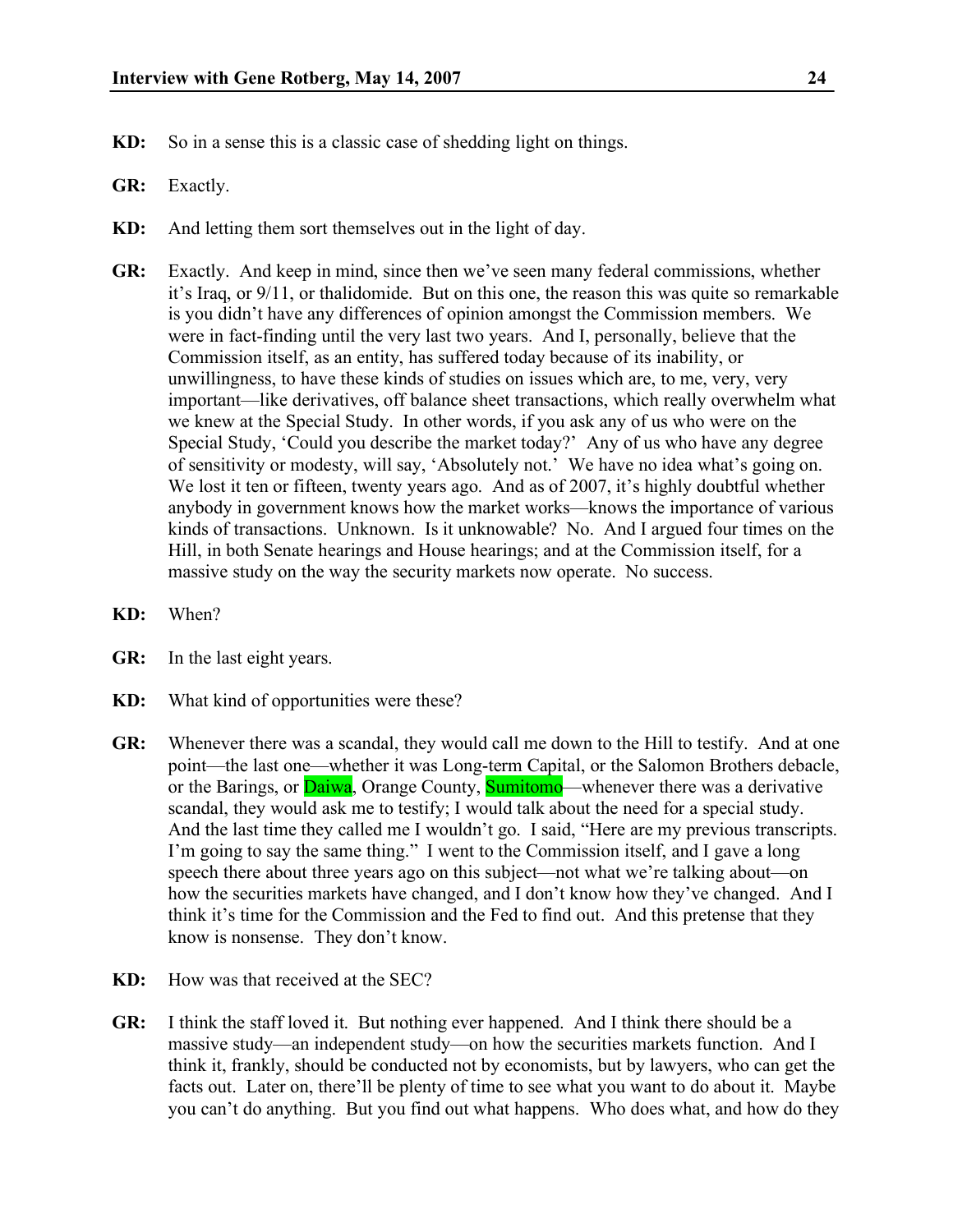do it? Why do they do it? How do you finance it? What are the risks? What is the leverage? The markets today are enormously leveraged.

- **KD:** Well, what's standing in the way, do you think?
- **GR:** Probably partisan politics, and probably the Fed. The Fed is very nervous, given our deficit, about any tinkering, or even examination of what, frankly, goes on in the futures markets, because it supports the bond market. And I know that they have frequently said that we think there are abuses, but they can be taken care of. They don't want to mess with it. And I can understand where they're coming from; they may be right.
- **KD:** If it ain't broke, right?
- **GR:** They say it's not broken, till the next scandal. And there always is a next scandal. The latest one was Enron. Enron had little to do with corporate accounting and corporate malfeasance. That was the vehicle where it exploded. What was going on was a series of derivatives—a virtual reality issue. And they did it through various firms. It just happened to be in the oil and gas industry, which is a product like a stock. Oil and gas is simply like a security. It's called a commodity. Long-term capital was in the bond markets. But there will be another one. The theory is that the banks know how to protect themselves; and maybe they do, maybe they don't. I do know that the SEC doesn't understand it.
- **KD:** Well, I think there are those who would admit that.
- **GR:** Yes.
- **KD:** Certainly on staff.
- **GR:** Yes. And they should find out. When you get another crisis, you at least know where to look, and who to call on the phone—who you can trust. You know, who you can pick up the phone and say, 'Hey, what's really going on here?' Because one thing about that Special Study: all of us, for years thereafter—to this day—can call up people and say, 'What's going on?' And you get the information. As far as I know—leaving the Jerry Re matter aside—I don't know of a single injunction or criminal matter that came out of the Commission in my area. There was a big economic change and shift; hopefully it was for the better. Essentially, what has happened is that the economic distance between a buyer and seller has virtually disappeared. That's essentially what it's all about.
- **KD:** With the electronics?
- **GR:** Well, electronics; and these rules knocking out the fixity of the difference between buyers and sellers. The middleman is the toll taker; that's the investment banker—broker; and he gets a fee for it. You might say, 'Well that's not all that important.' But it did something else: it also, with respect to mutual funds, said, 'We're not going to permit a distortion to sell this security by the compensation system, which permits enormous